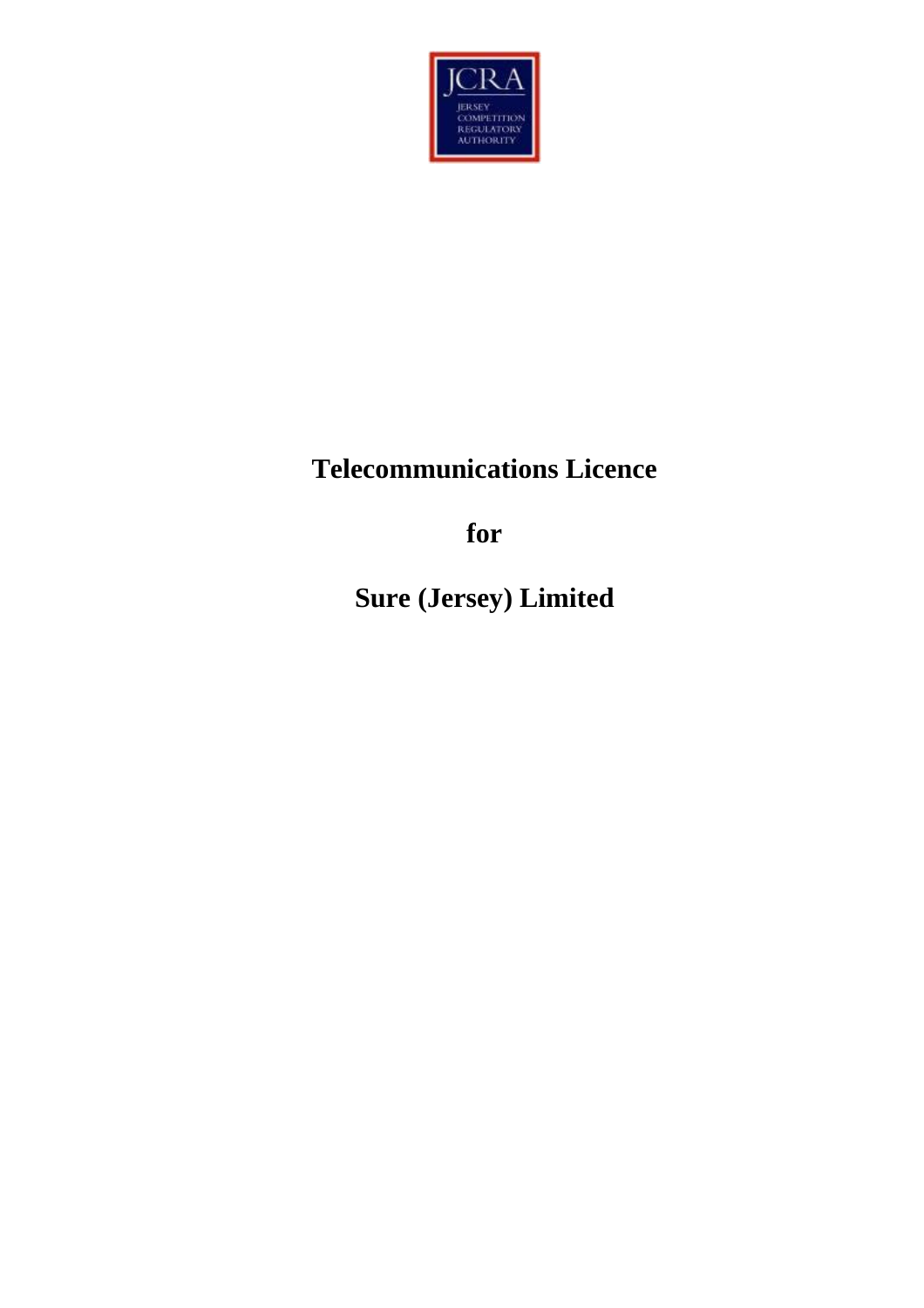# **JERSEY COMPETITION REGULATORY AUTHORITY**

**Class II Licence issued t**o **Sure (Jersey) Limite**d

**under**

#### **THE TELECOMMUNICATIONS (JERSEY) LAW, 2002**

The JCRA, in exercise of the powers conferred on it by the Telecommunications (Jersey) Law, 2002, grants to the Licensee a Licence to run the Licensed Telecommunications System and provide Telecommunications Services (as these terms are defined in the Conditions of this Licence), within, to and from the Bailiwick of Jersey and subject to the Conditions, all lawful directions of the JCRA and all applicable laws, rules, regulations, ordinances and orders of the States of Jersey.

**DATED SIGNED [5 June 2015]**

**Michael Byrne Chief Executive, JCRA**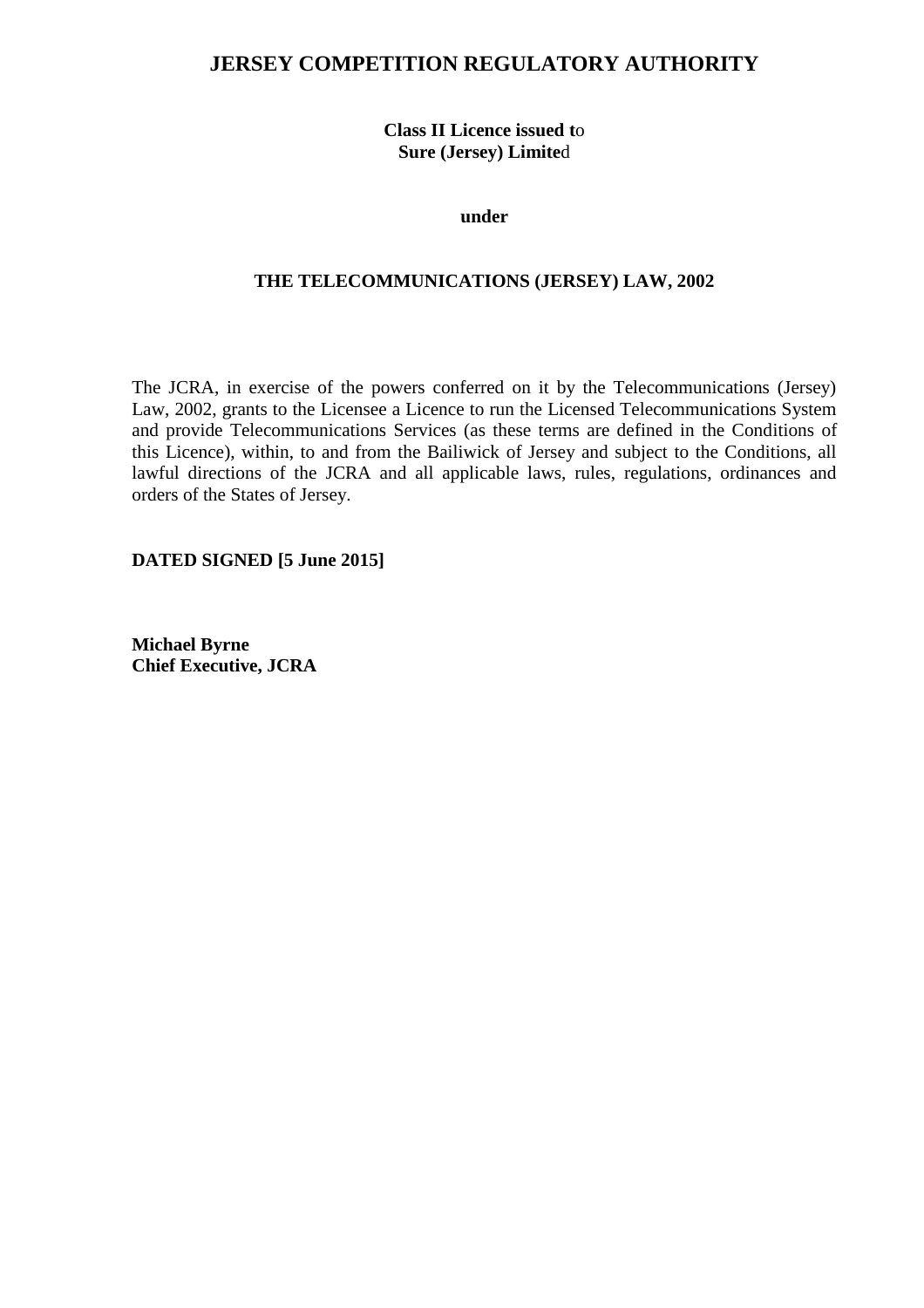#### **CONDITIONS**

#### **1. DEFINITIONS AND INTERPRETATION**

1.1 A word or expression that is used in the Licence and the Conditions and is also used in the Telecommunications (Jersey) Law, 2002, has, except where the context otherwise requires, the same meaning in the Licence and the Conditions that it has in the relevant Law. In addition, the expressions set out below have the meanings given to them below:

**"Access"**: means the ability to obtain a required service, facility or function;

**"Associated Company"**: means a company that is an 'associated company' of the Licensee where one of the two has control of the other, or both are under the control of the same person or persons;

**"BSI"**: means the British Standards Institute;

**"Class II Licence"**: means this licence;

**"Conditions"**: means Conditions 1 through 28 of this Licence, as may be amended, revoked or added to by the JCRA from time to time;

**"Customer Premise Equipment (CPE)"**: means terminal and associated equipment and inside wiring located at a subscriber's premises and connected with a Licensees telecommunication System;

**"Direction"**: means a written statement issued by the JCRA with which a licensee must comply;

**"Directory Information Services"**: means services offering information concerning the name, number, address, customer type and directory type in respect of customers who have been provided with telecommunications directories and/or services relating to directory information;

**"ETSI"**: means the European Telecommunications Standards Institute;

**"Free**-**phone"**: means a service provided over the PSTN for which the cost of the call is paid at the termination and not by the caller;

**"Interconnect"**: means the connection of two Licensed Telecommunication Systems;

**"ITU"**: means the International Telecommunications Union;

**"JCRA"**: means the Jersey Competition Regulatory Authority;

**"Licence"**: means this licence to run a Telecommunications System, subject to the Conditions;

"**Licence Commencement Date**": means the date on which this Licence is signed by the JCRA;

**"Licence Fee"**: means the fee prescribed by the JCRA under Article 17 of the Telecommunications (Jersey) Law and payable by the Licensee;

**"Licensed Operators"**: means any person who, for the time being, has the benefit of a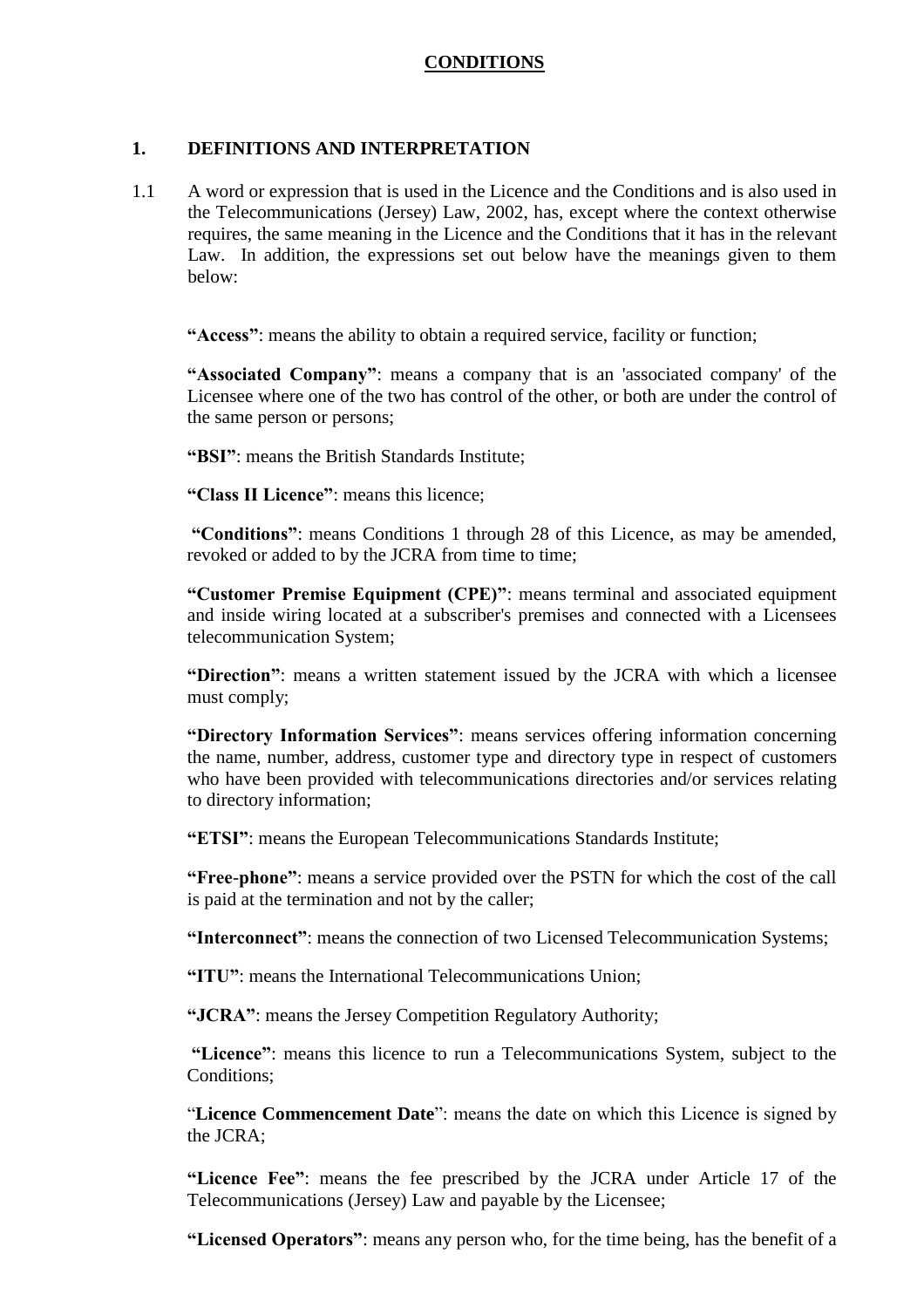Licence granted under the Telecommunications (Jersey) Law;

**"Licensed Telecommunication System"**: means the system for the conveyance of messages through the agency of energy which the Licensee is authorised to establish, operate and maintain in the Bailiwick of Jersey;

**"Licensee"**: means Sure (Jersey) Limited;

"**Mobile Telecommunications Network**": means a mobile network infrastructure constructed in accordance with the standards described below and used for the purpose of providing Licensed Mobile Telecommunications Services in accordance with this Licence; the applicable standards are:

- a) any relevant compulsory standards and/or specifications as are listed in the Official Journal of the European Communities for the provision of services, technical interfaces and/or network functions pursuant to Article 17 of the Framework Directive. Where no compulsory standards or specifications have been so published, the Communications Provider shall take full account of any relevant voluntary standards and/or specifications so published, and any relevant standards and/or specifications adopted by the European Standards Organisations;
- b) in the absence of such standards and/or specifications referred to in paragraph a) above, international standards or recommendations adopted by the International Telecommunication Union (ITU), the European Conference of Postal and Telecommunications Administrations (CEPT) 7 , the International Organisation for Standardisation (ISO) and the International Electrotechnical Committee (IEC);
- c) in the absence of such standards and/or specifications referred to in paragraphs a) and b) above, any other standard specified by the JCRA in a direction, provided that the JCRA shall not make such a direction if an appropriate European or other international standard is expected to be promulgated within a reasonable time;
- d) in any case, a standard specified by the JCRA for the purpose of enabling an Interconnection and, generally, interoperability as long as this standard does not do more than to require compliance with a relevant standard in existence as referred to in paragraphs a) to c) above.

**"Mobile Telecommunications Service"**: means the system for conveyance of messages or data through a Mobile Telecommunications Network which may also be interconnected with the PSTN;

**"Network"**: means a set of interconnected devices across which a telecommunicated message can be passed;

**"Numbers"**: means the formats of codes and subscriber numbers for routing telecommunications services to a Network termination point, User, telecommunications equipment or Customer Premises Equipment in the Bailiwick of Jersey, which formats are allocated by the JCRA or by the UK's Director General of Telecommunications appointed under the Communications Act 2003 as administered by Ofcom (or its successors);

**"Number Portability"**: means a service enabling a Subscriber to transfer his contract with the Licensee to another Licensed Operator within the Bailiwick of Jersey and retain the same number allocated to that Subscriber by the Licensee;

**"Numbering Conventions"**: means the guidelines from time to time set out in the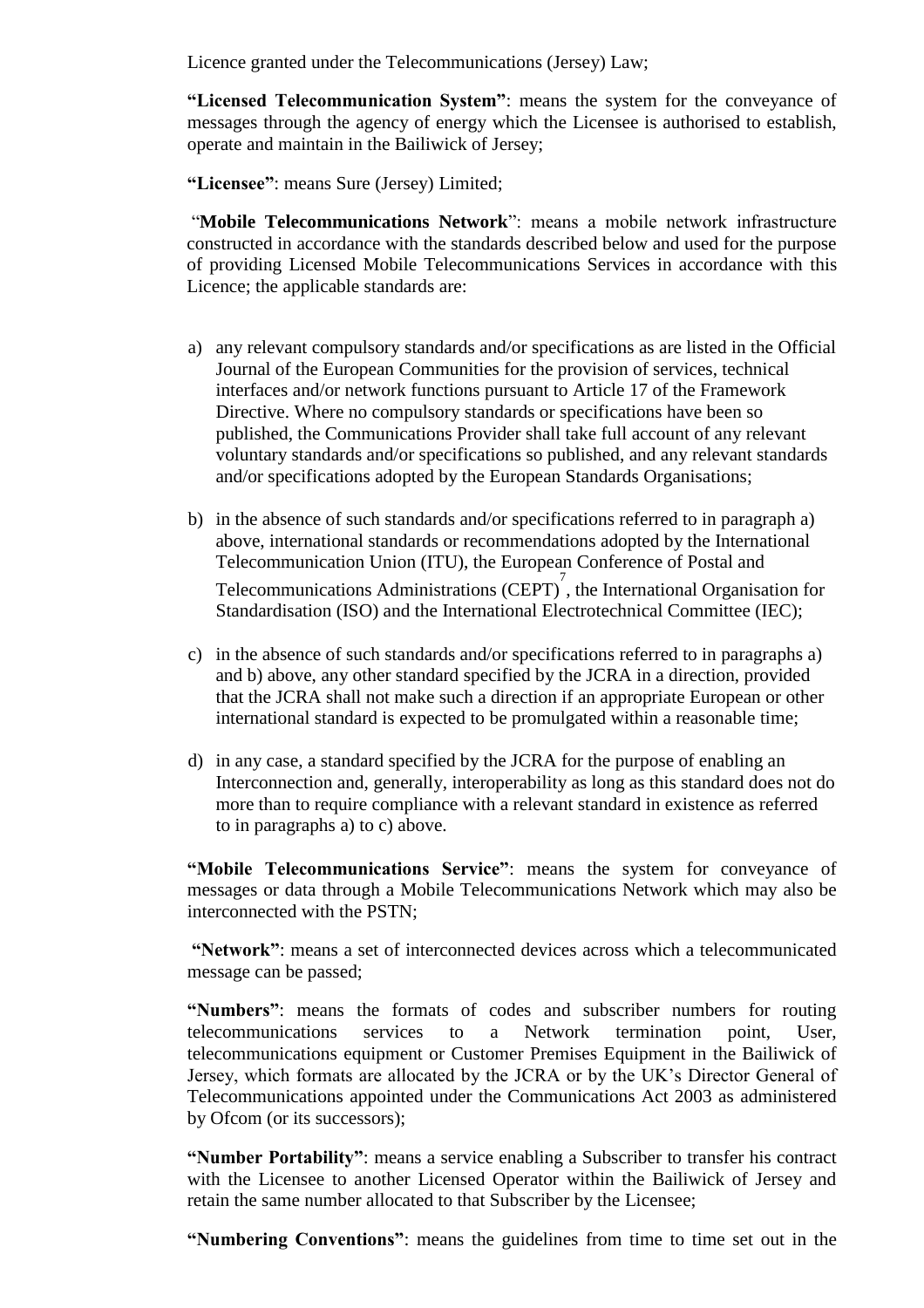Bailiwick of Jersey Numbering Plan and/or the Ofcom (or its successors) UK National Telephone Numbering Plan;

**"Other Licensed Operator"**: means any person who, other than the Licensee, for the time being, has the benefit of a Licence granted under the Telecommunications (Jersey) Law;

**"Premium Rate Service (PRS)"**: means a commercial information or content provision service for which a high per-minute call charge is levied to the caller;

**"PSTN"**: means Public Switched Telephone Network;

**"Public Pay Telephone"**: means a telephone which is available to the general public for the use of Telecommunication Services, the means of payment for which is coins, cards or other tokens;

**"Public Telecommunication System"**: means a communications system to which the public have access which includes, but is not limited to, fixed line and mobile telephone networks;

**"SMP"**: means Significant Market Power;

**"Special Access Services"**: means dialled services for which the tariff is determined by the type of service being offered;

**"Subscriber"**: means a legal or natural person who has a contract with the Licensee to receive Telecommunication Services via the Licensed Telecommunication System. For the avoidance of doubt a subscriber does not include users of pre-paid services;

**"Subsidiary"**: means Subsidiary as defined in Article 2(1) of the Companies (Jersey) Law 1991;

**"System"**: means, in this document, a device for the origin and completion of telecommunicated messages;

"**Telecommunications (Jersey) Law**": means the Telecommunications (Jersey) Law, 2002;

**"Telecommunication Services"**: means the provision of any telecommunications services to the public;

"**Term**": means, subject to Condition 11, a period of fifteen (15) years from the Licence Commencement Date;

**"USO"**: means; Universal Service Obligation in the sense of the provision of basic Voice Telephony services to any user in the Bailiwick of Jersey. [*Under Article 7 (3) (a) of the Telecommunications (Jersey) Law the JCRA must have regard to the accessibility of services when ensuring (as far as in its view is reasonably practicable) that telecommunications services are provided so as to satisfy all current and prospective demands*];

"**User**": means a person, organization or other entity that is a consumer of Telecommunications Services.

1.2 In the Licence and these Conditions, unless the context indicates a contrary intention:

(a) references to Conditions, paragraphs and subparagraphs are to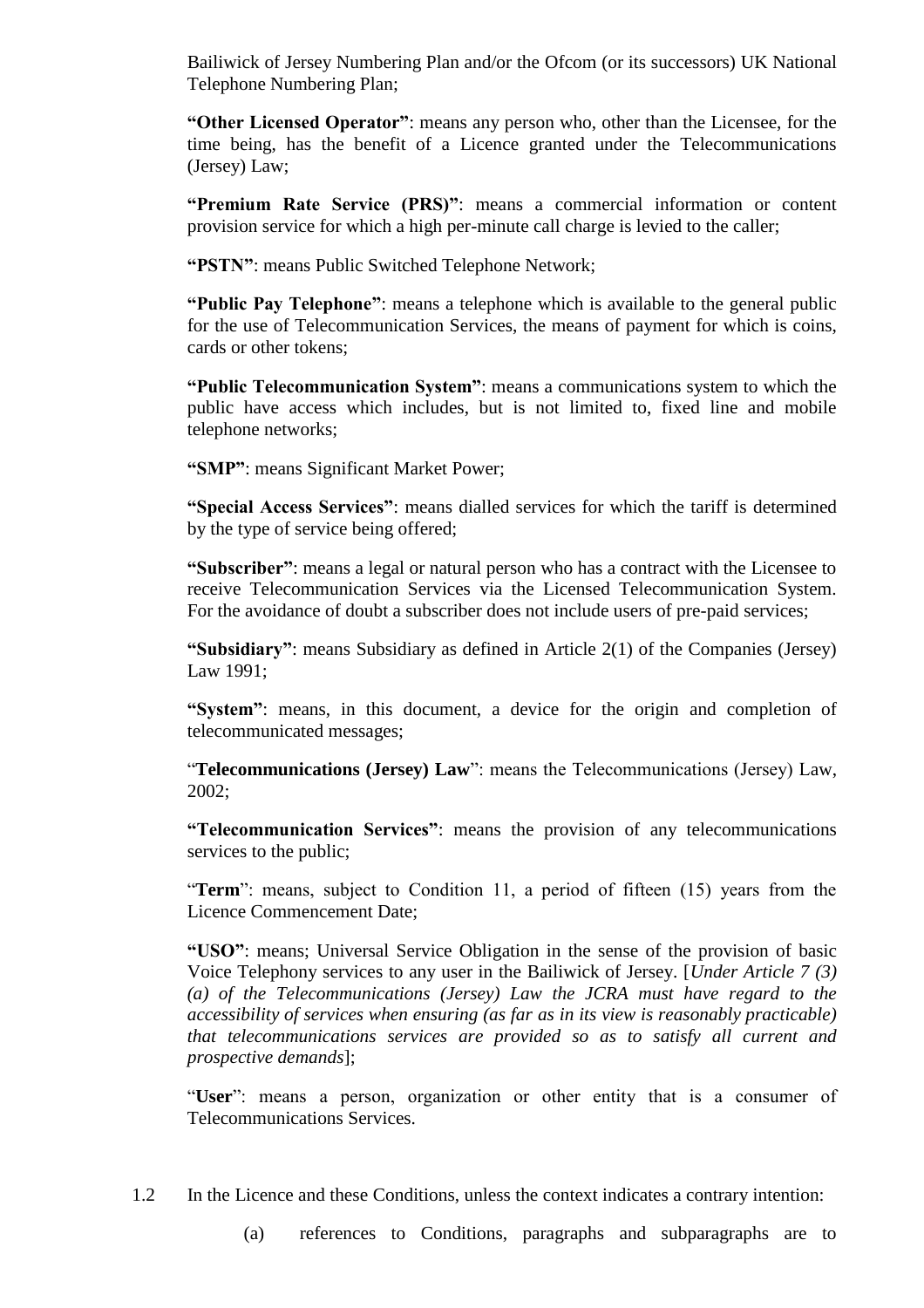Conditions, paragraphs and subparagraphs of the Conditions, as varied from time to time in accordance with the Conditions;

- (b) a document will be incorporated into and form part of the Conditions if it is referred to in the Conditions, and reference to such a document is to that document as varied from time to time;
- (c) headings used for Conditions, paragraphs and subparagraphs are for ease of reference only and will not affect the interpretation of the Conditions;
- (d) references to any law, rule, regulation, ordinance, order or other legal instrument includes any modification, re-enactment or legislative provisions substituted for the same;
- (e) use of the word "includes" or "including" should be construed as being without limitation; and
- (f) the masculine gender shall include the feminine and neuter, and the singular shall include the plural, and vice versa, and words importing persons shall include firms or companies.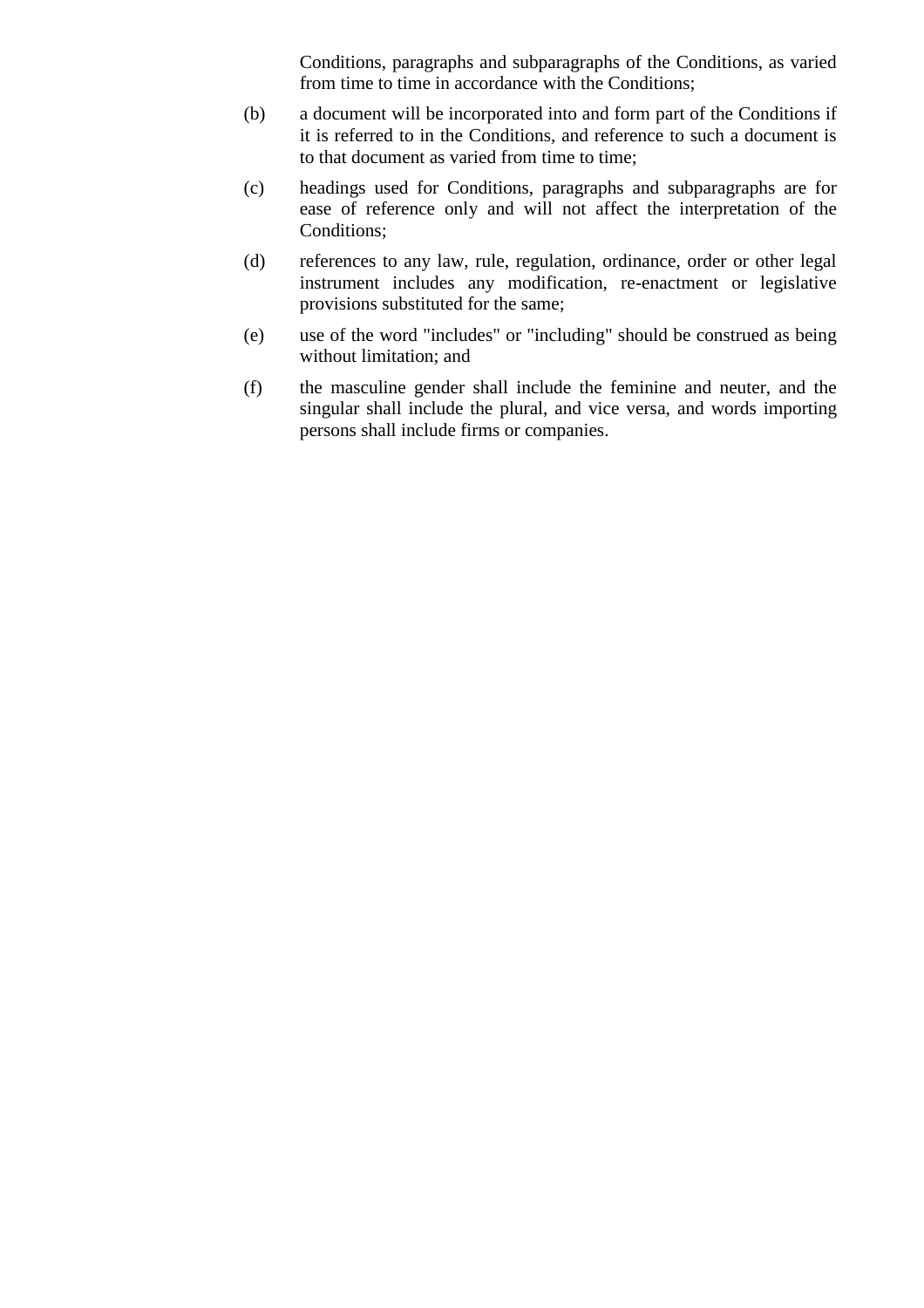# **PART I: ESTABLISHMENT AND ENFORCEMENT**

## **2. SCOPE OF THE LICENCE**

- 2.1 This Licence authorises the Licensee to run, (including establishing, operating and maintaining) a Public Telecommunications System (including, but not limited to fixed and mobile telecommunications in the Bailiwick of Jersey for the Term.
- 2.2 For the avoidance of doubt, this Licence shall be non-exclusive.
- 2.3 The Licence is personal to the Licensee and the Licensee shall not:
	- (a) sub-license, assign or grant any right, interest or entitlement in the Licence nor transfer the Licence to any other person; or
	- (b) sell or pledge any of its assets which are necessary to provide the Licensed Telecommunications System which the Licensee is obliged to provide under this Licence, unless such assets are immediately replaced with equivalent assets, without the prior written consent of the JCRA, such consent not to be unreasonably withheld.

Condition 2.3 does not apply to:

(i) a mortgage or other transaction entered into for the purpose of securing borrowings of the Licensee or a Subsidiary of the Licensee, being borrowings for the purpose of the Licensed Telecommunications System or the provision thereof or anything incidental thereto; or

(ii) a transfer, assignment or other disposal of an interest in assets under an arrangement whereby the Licensee retains the use and benefit of such assets for the remainder of the useful life of such assets and for the duration of the Licence, or

(iii) a transfer, assignment or other disposal of assets made in the ordinary course of business.

2.4 Subject to Condition 8 the Licensee shall notify the JCRA of the occurrence of any of the following:

> (a) any fact or event likely to materially affect the Licensee's ability to comply with any Condition including any change to the Licensed Telecommunications System which may detrimentally affect the permanence, availability or quality of the Licensed Telecommunication System or Telecommunications Services;

> (b) an insolvency-related event in respect of the Licensee or a Subsidiary of the Licensee or a Joint Venture, or any preparatory steps being taken that might lead to an insolvency-related event, immediately upon the Licensee becoming aware of the event.

2.5 The Licensee shall notify the JCRA:

(a) of any proposed Change of Control of the Licensee forthwith upon the Licensee, or its Chairman, Chief Executive Officer, Chief Operating Officer or any Director becoming aware of the proposed change; and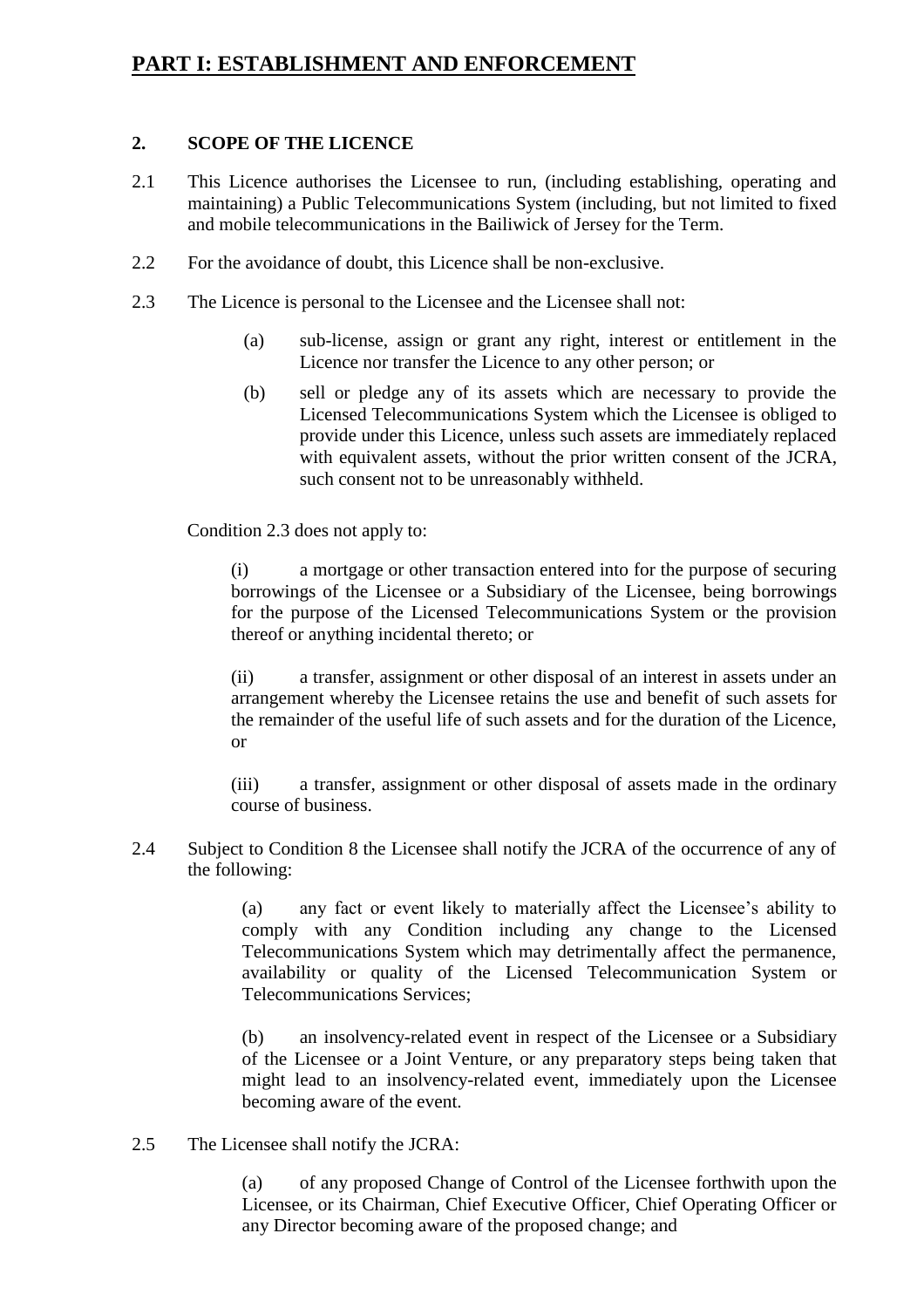(b) in any event, on the occurrence of any Change of Control of the Licensee, within thirty days of that event.

- 2.6 On receipt of notification of Change of Control the JCRA may:
	- (a) approve, in writing, the change or the proposed change;
	- (b) disapprove, in writing, the change or the proposed change, giving reasons; or

(c) approve the proposed change or the change subject to the Licensee accepting a modification of the Licence under Article 18 of the Telecommunications (Jersey) Law

and, or in addition to any of the above measures, the JCRA may issue such directions to the Licensee or invoke any of the sanctions, penalties or remedies in the Law or the Licence as the JCRA considers necessary or appropriate.

In taking action under this section, the JCRA may have regard to whether or not the JCRA would have awarded the Licence to the Licensee had the Change of Control taken effect prior to the award.

2.7 In this Condition 2, "Control" shall mean any direct or indirect possession of any power or right that enables a person or group of persons to direct, or cause the general direction of, the management or policies of the Licensee by any means and in any event. A person or group of persons shall be deemed to Control the Licensee if:

> (a) he or they exercises or controls the exercise of fifty per cent or more of the votes able to be cast at general meetings of the Licensee on all, or substantially all, matters; or

> (b) he is or they are able to appoint or remove directors holding a majority of voting rights at board meetings on all, or substantially all matters or is able to appoint or remove a majority of the governing body of the Licensee; or

> (c) he or they exercises or controls the exercise of fifty per cent or more of the partnership or other ownership interests of the Licensee,

and, in each case, reference to the Licensee shall include any person or group of persons who Controls the Licensee in any of such ways, and "Change of Control" shall mean any change as a result of which any other person or group of persons acquires Control.

2.8 The Licensee shall supply to the JCRA, in relation to itself and any subsidiary company which is controlled by the Licensee and any Associated Company of the Licensee:

> (a) a copy of its annual return on the same date on which it is required to be filed in accordance the Bailiwick of Jersey Law,

> (b) a copy of its annual report and accounts on the same date on which it is circulated to the shareholders of the relevant body corporate; and

> (c) in relation to any subsidiary company and Associated Company of the Licensee where the relevant body corporate is not incorporated in the Bailiwick of Jersey any returns, reports, accounts or other information under the laws of any applicable jurisdiction which are, in the opinion of the JCRA reasonably required, and which are analogous or equivalent annual return and annual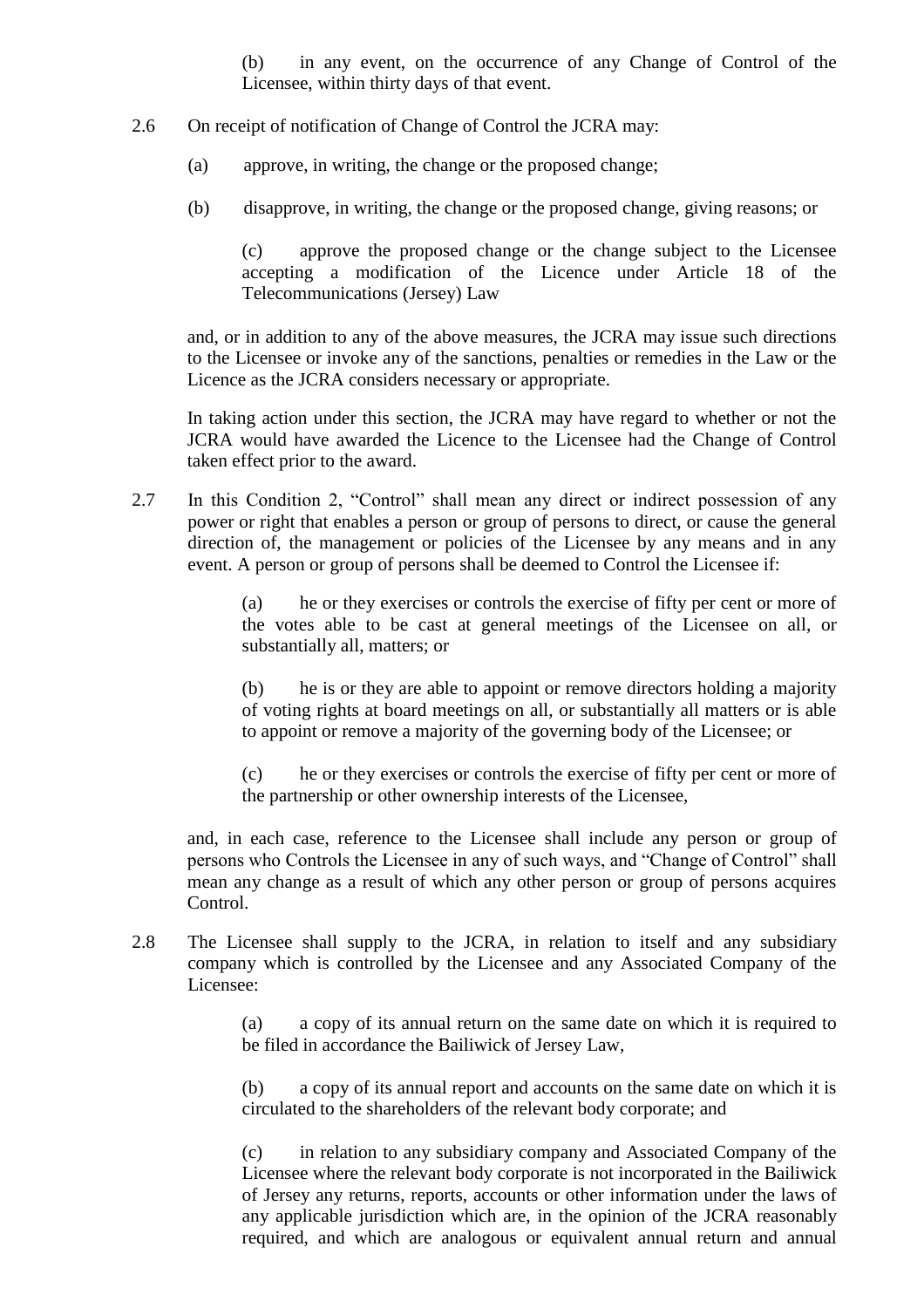report and accounts, at such times and in such forms as the JCRA directs from time to time.

- 2.9 The Licensee shall comply with any other requirement in law or practice to obtain any additional consents, permissions, authorisations or licences as may be necessary for the provision of the Licensed Telecommunications System and for the exercise of its rights or discharge of its obligations under this Licence.
- 2.10 The Licensee shall ensure that:

(a) the administration and management of the business associated with the running (including establishment, maintenance and operation) of the Licensed Telecommunications System shall be conducted from the Bailiwick of Jersey; and

(b) its business is conducted in a manner which the JCRA is satisfied is on a normal commercial basis and at arm's length from the business of any of its shareholders or Subsidiaries or Joint Ventures.

#### **3. LICENCE FEE**

- 3.1 The Licensee shall pay the Licence Fee in the manner directed by the JCRA.
- 3.2 Without prejudice to any other remedies of the JCRA under this Licence or the Laws, if the Licensee fails to pay any amount due to the JCRA under this Condition 3 by the due date, the unpaid amount will accrue interest daily from the due date to the date of payment at four percentage points above the published base rate of the Bank of England.

# **4. PROVISION OF INFORMATION**

- 4.1 For the purpose of monitoring the Licensee's compliance with the Conditions and the Laws, the Licensee shall provide to the JCRA in the manner and at the times required by the JCRA, any documents, accounts, returns, estimates, reports or other information (whether financial, operational, technical or otherwise) including but not limited to the documents, accounts, returns, estimates, reports and other information specified in this Licence.
- 4.2 The Licensee shall, within ninety days of the Licence Commencement Date, provide the JCRA with a comprehensive report on its use of the radio frequency spectrum, and the anticipated future use, and provide updates on the report as requested by the JCRA from time to time.
- 4.3 The JCRA may require an examination, investigation or audit of any aspect of the Licensee's business relating to the Licensed Telecommunication System or its compliance with the Conditions and the Laws, and the Licensee shall provide any assistance requested by the JCRA in relation to any such examination, investigation or audit. The JCRA may issue directions with regard to the manner in which such an examination, investigation or audit is carried out, including the creation of financial and/or technical specifications or documentation.
- 4.4 In particular, the JCRA may authorise a person to carry out an examination, investigation or audit or may require the Licensee to arrange for an examination, investigation or audit of any aspect of the Licensed Telecommunication System to ensure compliance with the Conditions. The Licensee shall allow the JCRA's authorised representative to attend at, enter and inspect any premises under the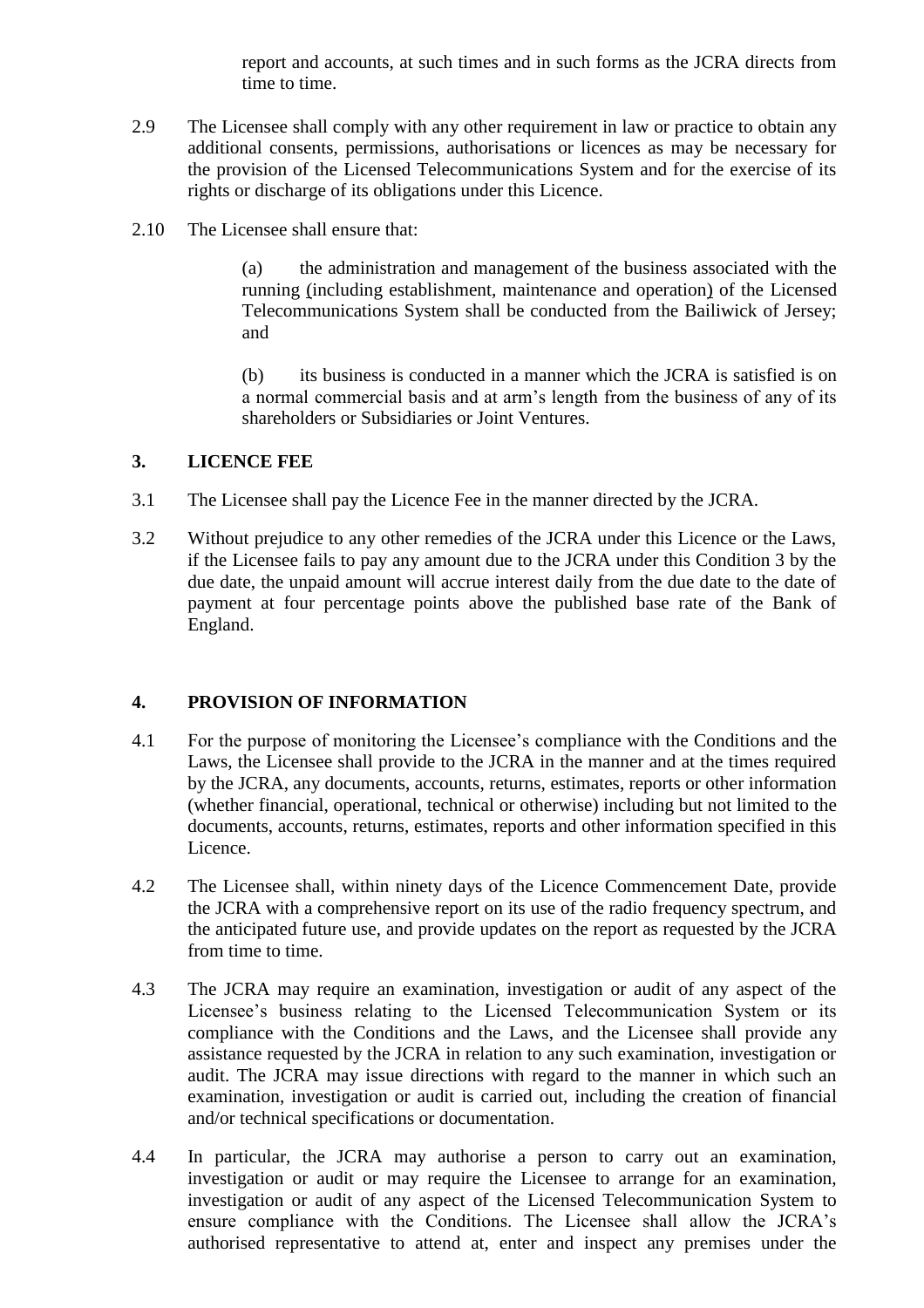Licensee's or any of its Subsidiaries or Joint Ventures control, and to take copies of any documents and to acquire any information in the control of the Licensee or any of its Subsidiaries or Joint Ventures, as may be required in order to carry out the examination investigation or audit.

4.5 The Licensee shall bear all reasonable costs associated with any examination, investigation or audit conducted under this Condition 4.

## **5. COMPLIANCE**

- 5.1 In addition to the Conditions, the Licensee shall comply with:
- (a) any obligation imposed on it by the Laws or by any law, regulation, rule ordinance or order; and
- (b) any direction duly issued by the JCRA under the Laws or by any law, regulation, rule, ordinance or order of the States of Jersey or this Licence.

#### **6. MODIFICATION**

6.1 The JCRA may from time to time modify, delete or add to any Condition in this Licence. Any modification, deletion or addition to the Conditions shall be made in accordance with Article 18 of the Telecommunications (Jersey) Law and any other requirements under any applicable Law.

#### **7. ENFORCEMENT AND REVOCATION**

7.1 The JCRA may at any time revoke this Licence in accordance with the provisions and procedures set out in Articles 19 and 20 of the Telecommunications (Jersey) Law. The JCRA may also take any action to enforce any Condition of this Licence in accordance with Article 19 of the Telecommunications (Jersey) Law or any direction issued relating to this Licence**.** 

## **8. EXCEPTIONS AND LIMITATIONS ON THE LICENSEE'S OBLIGATIONS**

- 8.1 If the Licensee is prevented from performing any of its obligations under this Licence because of force majeure:
	- (a) the Licensee shall notify the JCRA of those obligations it is prevented from performing and the reason why as soon as reasonably practicable; and
	- (b) the JCRA may suspend those obligations and the Licensee will not be liable to perform those obligations, for so long as the force majeure continues, only if and to the extent that the inability to perform could not have been prevented by taking steps specifically required under this Licence or other reasonable precautions and the inability cannot reasonably be circumvented by the Licensee at its expense through the use of alternate sources, work-around plans or other means.

#### **9. INTEGRITY OF THE NETWORK**

9.1 The Licensee shall take all reasonable steps to ensure the integrity of the Network and may refuse to provide the Telecommunication Services which it is obliged to, provided in accordance with Condition 13 of this Licence to a particular User if providing those Telecommunication Services would or would be likely to cause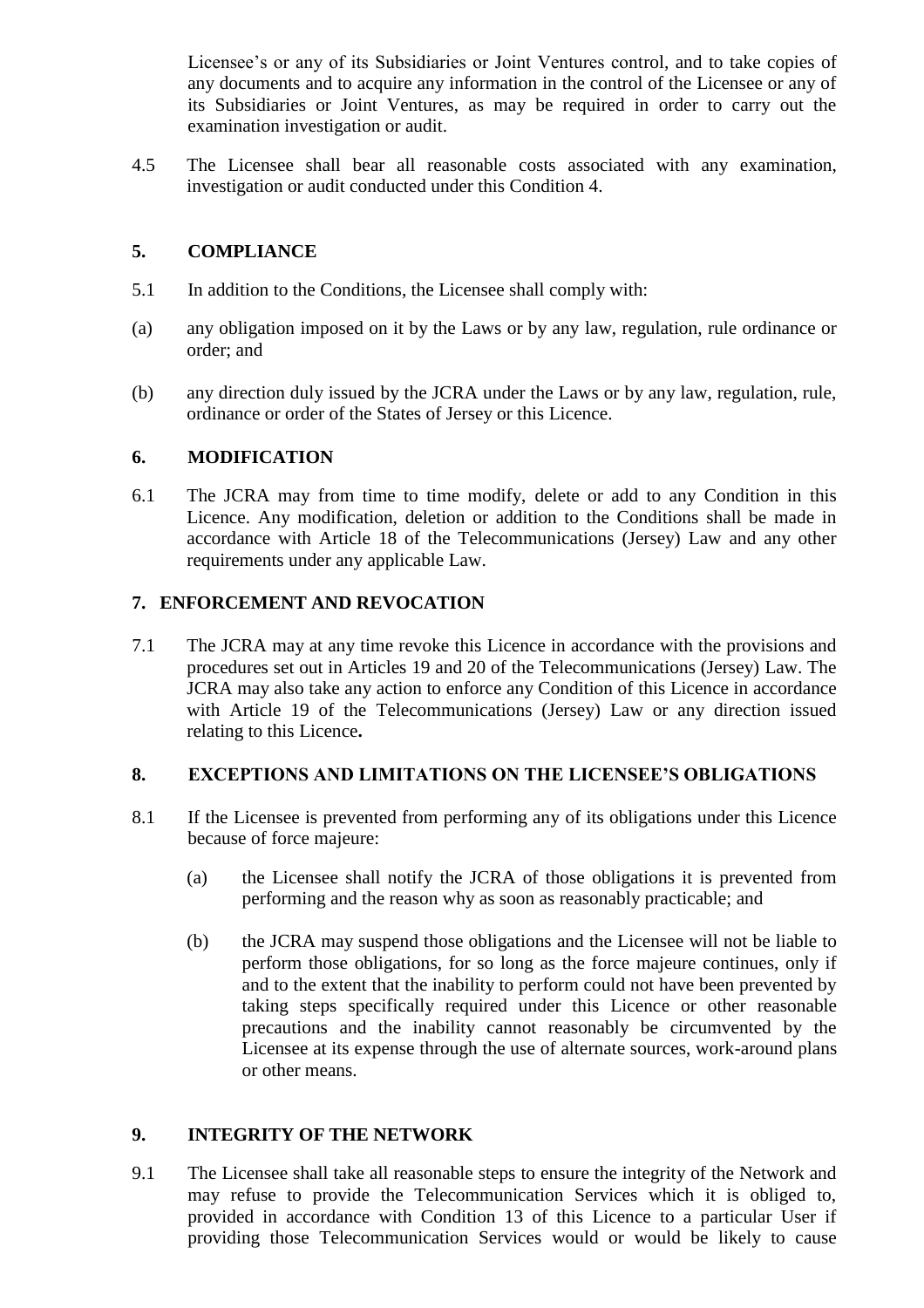damage or interference to the Licensed Telecommunication System.

9.2 The Licensee shall provide details with regard to any proposed refusal to the JCRA. The JCRA shall issue a determination on the matter.

#### **10. MATTERS OF INTEREST TO JERSEY**

- 10.1 The Licensee shall, in connection with its establishment, operation and maintenance of the Licensed Telecommunication System take reasonable steps to prevent any Telecommunication Services from being used in, or in relation to, the commission of offences against the laws of the Bailiwick of Jersey.
- 10.2 The Licensee shall establish and maintain the capability to intercept Messages transmitted over the Licensed Telecommunication System and to provide information regarding the use of Telecommunication Services, in order to be able to meet the requirements the Law of the Bailiwick of Jersey.

#### **11. TERM AND RENEWAL**

- 11.1 The Licence commences on the Licence Commencement Date and continues, subject to the Licensee's compliance with the Conditions and the Laws and subject to any revocation or suspension by the JCRA, for the Term.
- 11.2 At any time after the ninth  $(9^{\text{th}})$  anniversary but prior to the eleventh  $(11^{\text{th}})$  anniversary of the Licence Commencement Date, the Licensee may serve notice on the JCRA requesting a renewal of this Licence.
- 11.3 Within fifty six (56) days of the receipt of this notice under condition 11.2 or such further period as may be agreed with the Licensee, the JCRA shall notify the Licensee whether or not it agrees to a renewal of the Licence subject to the same Conditions or any modified, amended or additional Conditions, subject to the License providing all necessary information to the JCRA to enable it to make the notification within the required time.

#### **12 MISUSE OF DATA**

12.1 The Licensee shall not make use of network or traffic data, traffic profiles or any other data of any nature which become available to it directly or indirectly as a result of entering into Interconnection arrangements or otherwise as a result of carrying Messages, in any way which, in the reasonable opinion of the JCRA, would unduly prefer the interests of any business carried on by the Licensee or an Associated Company of the Licensee, or place Other Licensed Operators at an unfair disadvantage.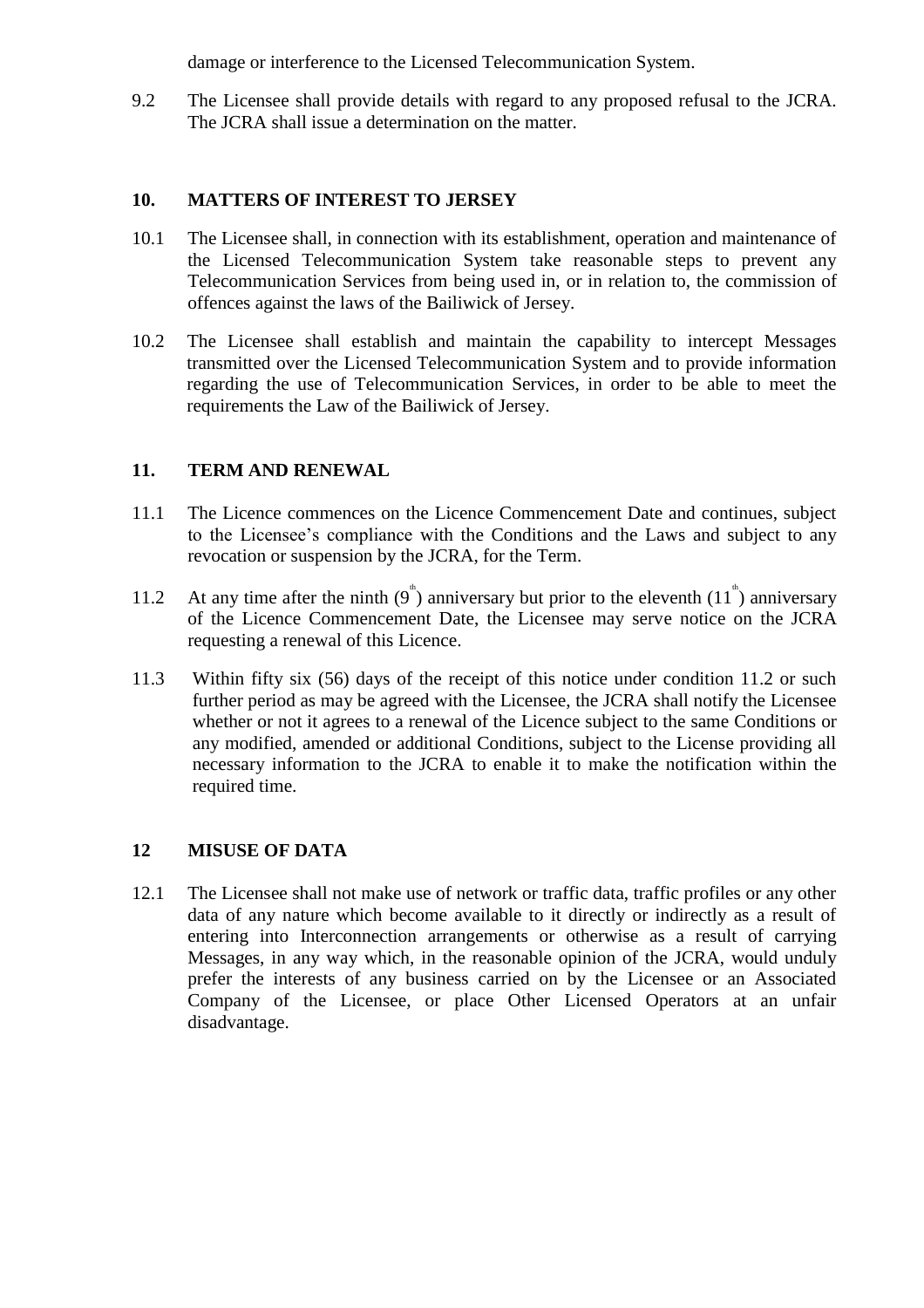## **13 UNIVERSAL SERVICE**

- 13.1 Where so directed by the JCRA, the Licensee shall provide in the Bailiwick of Jersey a Universal Service if the JCRA determines that the Licensee holds SMP in a relevant telecommunications market. The Licensee shall comply with any direction given from time to time by the JCRA in respect to the Universal Service Obligation ("USO").
- 13.2 Until otherwise instructed, the Licensee shall defray the full cost of the USO set out in this Condition. In the event that the provision of the USO can be demonstrated to represent an unfair burden on the Licensee, the JCRA shall introduce a mechanism to share the determined net cost of the USO between Licensed Operators. Such determination shall be made following consultation by the JCRA on the appropriate mechanism to be used.
- 13.3 The JCRA may direct the Licensee to contribute to a fund, to be established under Condition 13.2, to cover the net cost of the provision of the USO and the Licensee shall comply with such directions.
- 13.4 If required by any Subscriber to whom it provides Telecommunications Services, the Licensee shall also provide a facility for that Subscriber to rent a range of Customer Premises Equipment for the purposes of meeting requirements of the USO and to provide maintenance services in respect of any such rented Customer Premises Equipment in that Subscriber's control which is to be lawfully connected to the Telecommunications Network at a Network Termination Point, except where:
	- (a) the Licensee has notified that Subscriber that the Customer Premises Equipment is beyond economic repair or the components or tools necessary to effect the repairs are no longer available and provided that the JCRA has agreed in writing accordingly;
	- (b) the Customer Premises Equipment was supplied by a person other than the Licensee or its Subsidiaries or Joint Ventures.

# **14. PUBLIC EMERGENCY CALLS**

- 14.1 The Licensee shall provide a public emergency call service, being a Telecommunications Service that enables a User at any time and without incurring any charge or using any coin or token, to communicate with the police, the ambulance or fire services or the marine search and rescue services and to notify them of an emergency by using Customer Premises Equipment lawfully connected to the Licensed Network at any place in the Bailiwick of Jersey.
- 14.2 The Licensee shall ensure that codes 112 and 999 and other codes which may be designated as emergency access codes are exclusively reserved for calls to emergency services.

# **15 DIRECTORY INFORMATION**

15.1 The Licensee shall ensure that Users have access to Directory Information Services and Operator Assisted Services offered by the Licensee and any Other Licensed Operator who is obliged to provide such services.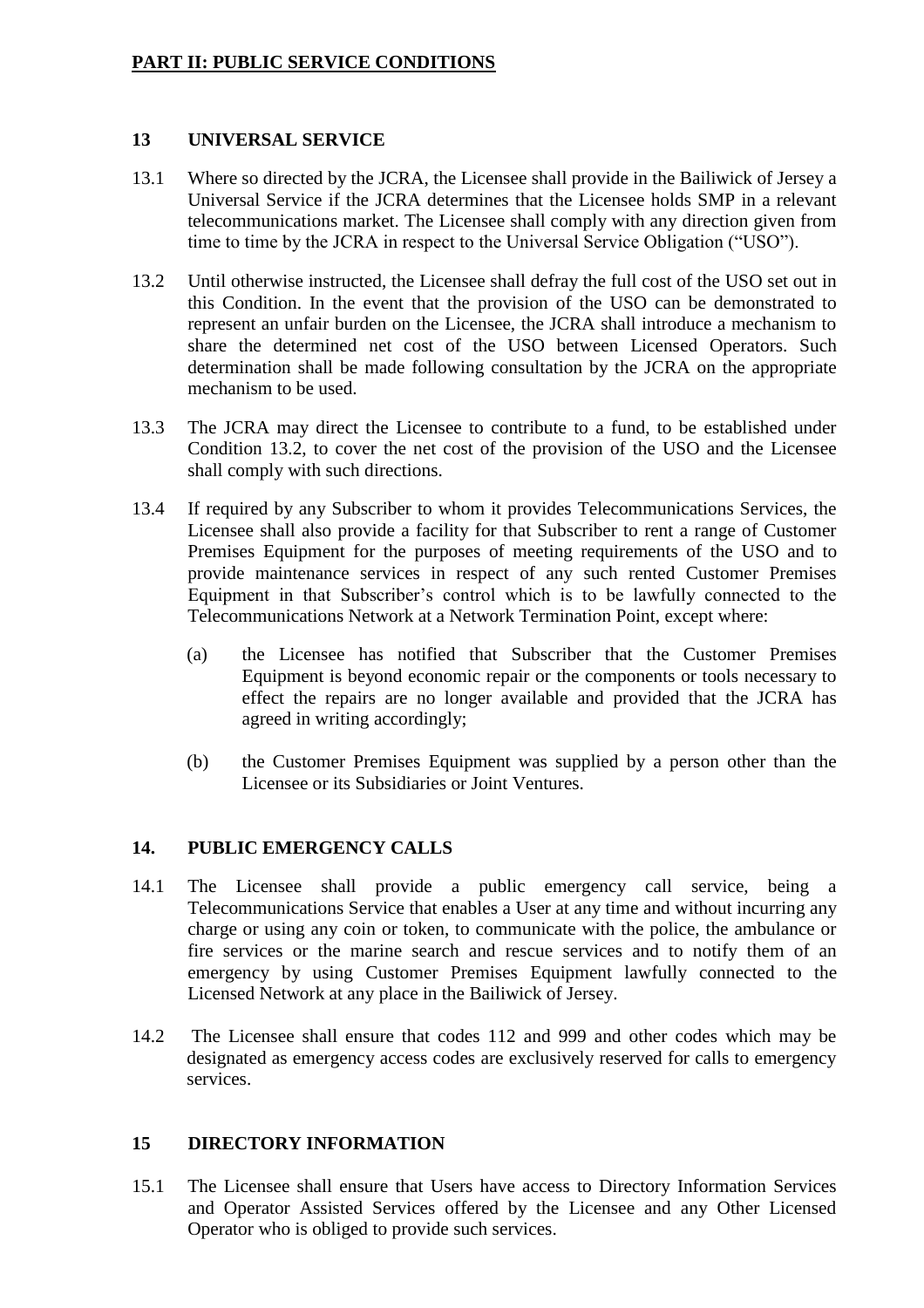- 15.2 The Licensee shall, at its own expense:
- (a) maintain a complete and accurate database of its Subscribers' Numbers and make the data available to Other Licensed Operators who become obliged to provide Directory Information Services (but only to facilitate the provision of Directory Information Services);
- (b) co-operate with all such Other Licensed Operators in the supply or compilation of comprehensive and accurate directory information; and
- (c) not use any directory information provided to it by any Other Licensed Operator for any purpose other than for providing Directory Information Services unless specifically authorised to do so by the Other Licensed Operator concerned.
- (d) provide access to a range of Directory Information Services in order to provide subscribers with a choice of services to be compliant with the Numbering Conventions or as directed by the JCRA.
- 15.3 The Licensee shall comply with the relevant legislation covering the protection of data in place and as may be amended from time to time.

#### **16 PUBLIC PAY TELEPHONES**

- 16.1 The Licensee shall ensure that the following Telecommunications Services are accessible at all Public Pay Telephones owned and operated by the Licensee and forming part of the Licensed Telecommunications System:
	- (a) Voice Telephony Services;
	- (b) competitive Directory Information Services;
	- (c) public emergency call services without the need for any charge or the use of any card or other token;
	- (d) free-phone, Premium Rate Services and special access services; and
	- (e) operator-assisted services.

In this Condition "Voice Telephony Services": means the conveyance of voice messages between the Licensed Telecommunications System and any other public telecommunications network.

- 16.2 All Public Pay Telephones provided by the Licensee shall display a notice specifying:
	- (a) the minimum charge for connection, call charge information and permissible methods of payment and/or a means of accessing this information free of charge;
	- (b) the location of the Public Pay Telephone;
	- (c) a statement that emergency calls can be made without charge, card or token;
	- (d) a statement as to whether or not incoming calls can be received; and
	- (e) contact information in the event of service complaints free of charge.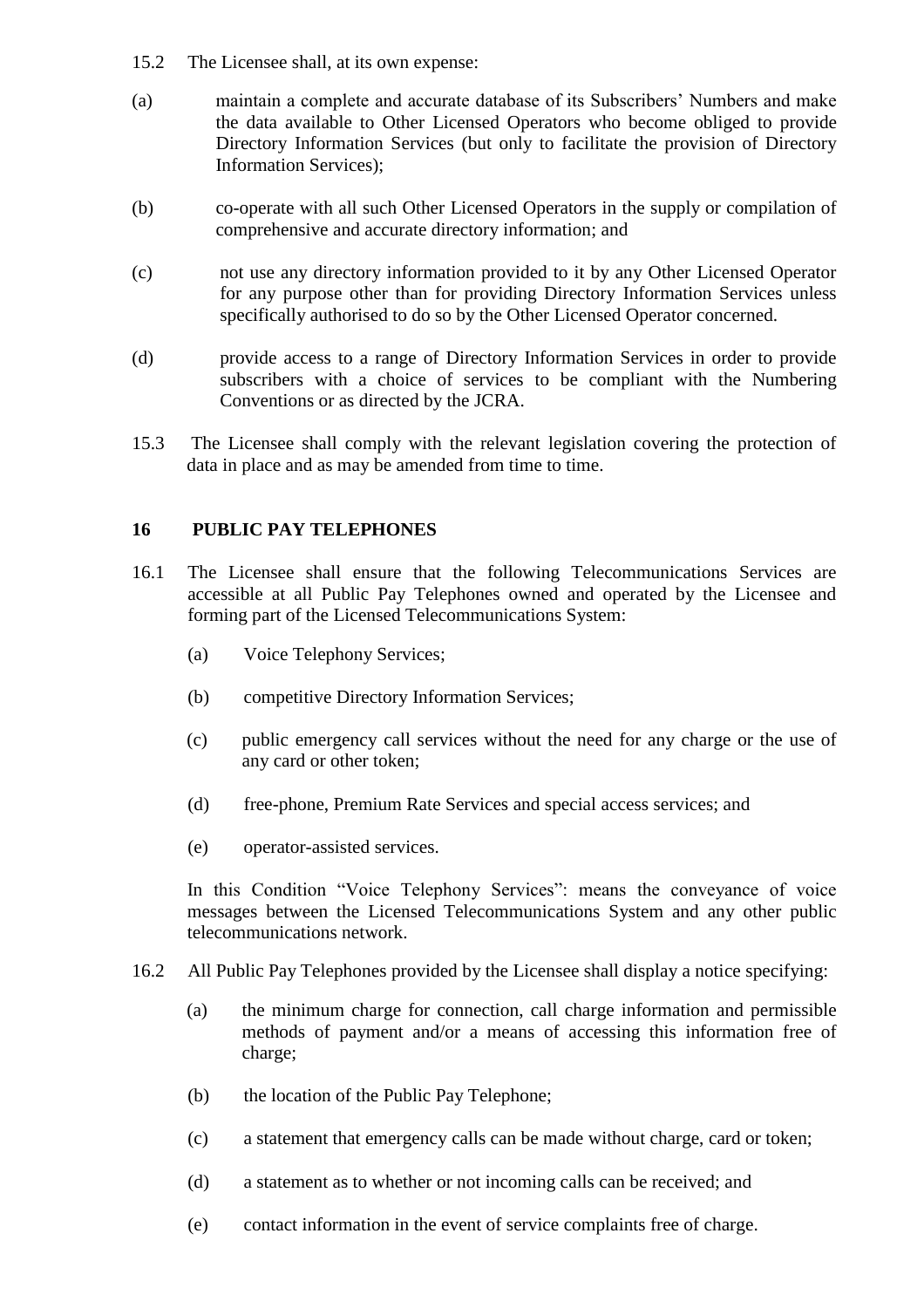- 16.3 The Licensee shall be responsible for the installation, maintenance and prompt repair of its Public Pay Telephones and shall ensure that at least one of any such Public Pay Telephones in each location where Public Pay Telephones are located, is equipped for use by people with hearing, sight or other disabilities, unless the JCRA directs otherwise in writing.
- 16.4 If the Licensee wishes to withdraw any Public Pay Telephone from service it shall display a notice to that effect at the Public Pay Telephone concerned not less than sixty days before service is withdrawn, unless the JCRA agrees otherwise in writing.
- 16.5 The Licensee shall provide to the JCRA, as directed from time to time, statistics regarding the numbers, location, operation and maintenance of all Public Pay Telephones in the Licensees control

#### **17. DEVELOPMENT OF NETWORK AND SERVICES**

- 17.1 The Licensee shall develop and operate the Licensed Telecommunications System so as progressively to achieve standards in line with international best practice and in particular, the Licensee shall achieve and comply with relevant standards established by ETSI, the ITU and such other international benchmarks as the JCRA may direct from time to time.
- 17.2 In order to meet the objectives set out in this Condition 17, the Licensee shall, within three months of the Licence Commencement Date submit to the JCRA a plan setting out the target levels it will achieve for the Telecommunications System (to be known as the "**Telecommunications Development Plan**") and a monitoring plan (to be known as the "**Telecommunications Monitoring Plan**") which provides for accurate measurement of each of the target levels set out in the Telecommunications Development Plan, together, "the Plans". These plans should be based on the Plans and Deliverables which were provided in the Licensees Impact Statement.
- 17.3 The Plans will describe:
	- (a) how actual performance will be monitored;
	- (b) the process for the collection and analysis of suitable data; and
	- (c) the procedures for internal review and performance improvement planning by the Licensee.
- 17.4 The JCRA may direct the Licensee to update and resubmit the Plans from time to time.
- 17.5 The JCRA may direct the Licensee as to matters to be included in the Plans and may amend or replace such direction from time to time.
- 17.6 The JCRA may include as a Condition in this Licence the targets specified by the Licensee in the Plan and the Licensee shall be deemed to be in breach of its Licence if the target levels are not achieved.
- 17.7 Within forty five days of the end of each six month period during the Term, the Licensee shall provide the JCRA with a written report in a form required by the JCRA on its achievements under the Development Plans during the preceding six month period, as set out in Condition 17.2.
- 17.8 The Licensee shall comply with any directions issued by the JCRA from time to time, regarding any other quality of service indicators and measurement methods for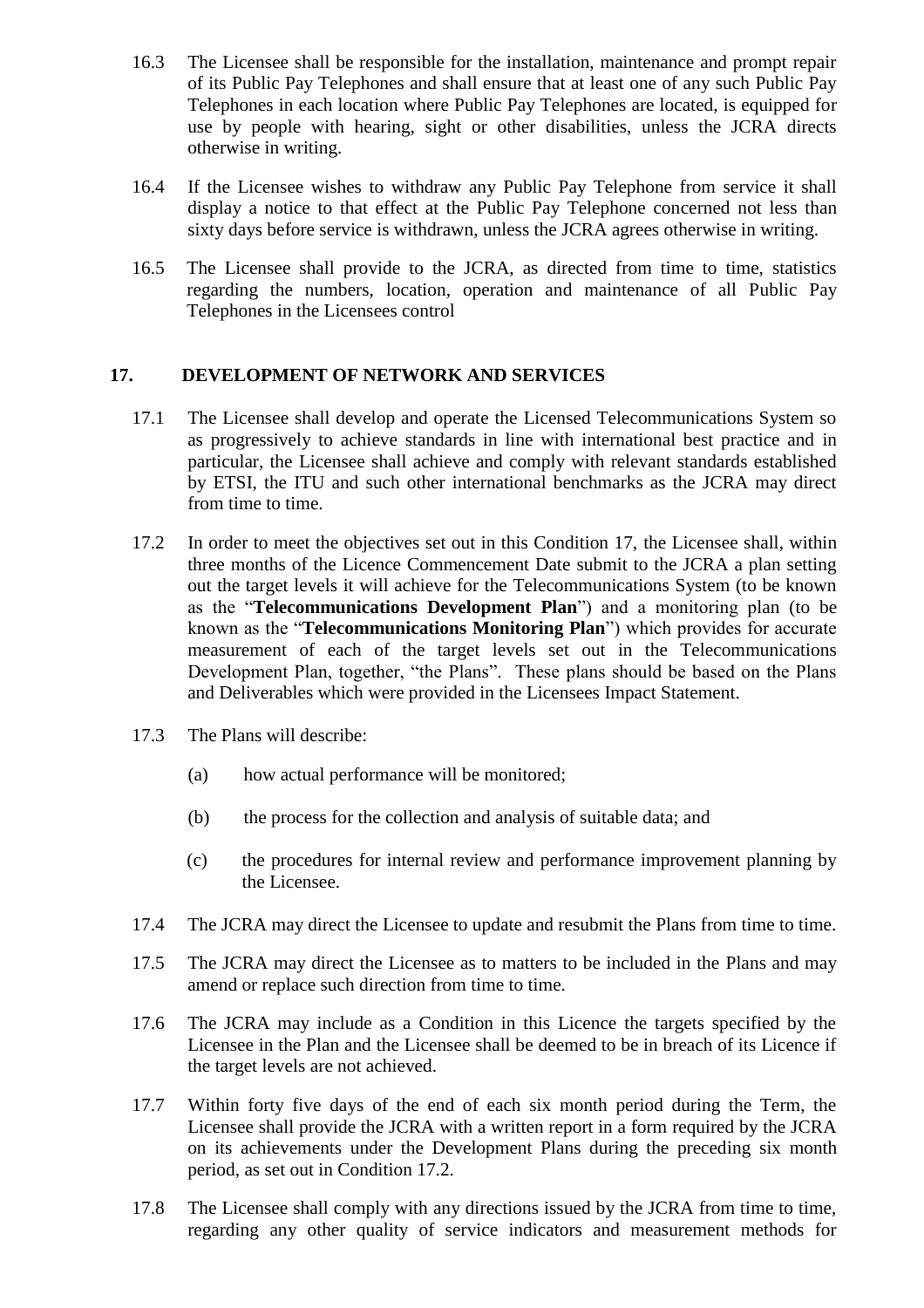Telecommunications Services and shall, as and when required, supply to the JCRA in a form specified by the Authority, the results of its measurements of actual performance against any quality of service indicators and measurements so specified, and the JCRA may publish or require publication of such information as it considers appropriate.

17.9 The Licensee shall provide such information as is required by the JCRA for the purpose of assessing Service Levels and Network Development in its Mobile Telecommunications.

## **18. CONSUMER PROTECTION**

- 18.1 The Licensee shall, in the manner and at the times specified by the JCRA, publish the standard terms and conditions, including tariffs under which it provides each category of Telecommunications Services to Subscribers and Users. In the absence of any other direction from the JCRA, the Licensee shall ensure that a current statement of all applicable terms and conditions is:
	- (a) filed with the JCRA; and
	- (b) promptly made available for inspection at the request of any member of the public or promptly sent to them by post and/or electronic means on request.
- 18.2 The JCRA may direct the Licensee to change the Licensee's standard terms and conditions from time to time.
- 18.3 The Licensee shall safeguard the privacy and confidentiality of all Messages transmitted over the Licensed Telecommunications System and the Telecommunications Services provided shall comply with all applicable laws from time to time regarding the protection of personal data and shall comply with any directions issued by the JCRA for the purposes of protecting the interests of its Subscribers or Users.
- 18.4 The Licensee shall provide each of its Subscribers with an acceptable level of itemised billing for national, international and Premium Rate Service calls, at no additional charge, except where a Subscriber has accepted terms of contract specifying no itemization for all or certain classes of calls. On request by a Subscriber, the Licensee shall also provide itemised billing for local calls at a reasonable charge. The itemised bill produced by the Licensee shall in all cases provide sufficient detail to facilitate verification of charges incurred by the Subscriber in using the Telecommunications Services. Calls which are free of charge to the user, including calls to helplines, need not be identified in the Subscriber's itemised bill. Calls which are nominally free but where a supplementary charge has been added by the Licensee, with the authority of the JCRA or by an upstream provider, must be clearly identified.
- 18.5 The Licensee shall within three months of the Licence Commencement Date publish an appropriate code of practice ("**Consumer Code**") for the resolution of Subscriber or User disputes, including, but not limited to, the non-payment of bills and disconnection of service. The JCRA may from time to time issue directions to the Licensee specifying any modifications or additions that it considers should be made to the Consumer Code.
- 18.6 The Consumer Code shall identify a transparent, simple, inexpensive procedure in order to address, inter alia, the following:
	- (a) the appointment of a representative of the Licensee to be the first point of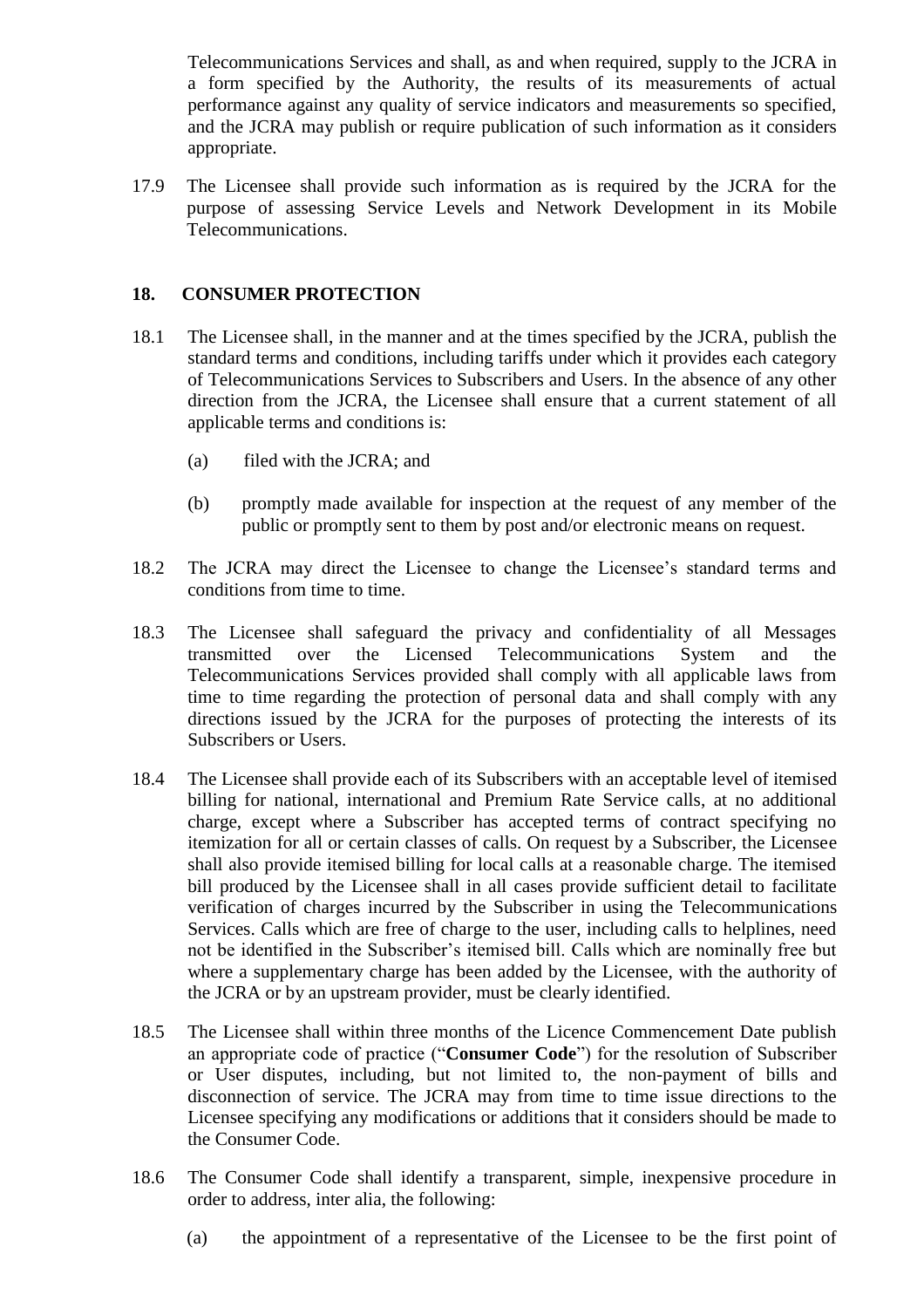contact for members of the public;

- (b) a means of recording complaints against and disagreements with the Licensee;
- (c) the procedure and time frame in which the Licensee will respond to complaints and disagreements;
- (d) the method and duration of retention of records of complaints and disagreements; and
- (e) the level of any compensation that the Licensee may offer where complaints have been upheld or not satisfactorily resolved.

If a complaint or disagreement remains unresolved for three (3) months, either party may refer it to the JCRA for determination.

- 18.7 The Consumer Code may be amended by the Licensee from time to time, provided that the Licensee shall notify the JCRA and publish the proposed changes 28 days in advance of their coming into effect. The JCRA may issue directions to the Licensee as to the changes, including but not limited to directions not to make the changes, directions to amend the changes further or directions as to the timing of the changes.
- 18.8 The Licensee shall participate in good faith in any dispute resolution procedure established by the JCRA for the resolution of disputes.
- 18.9 The Licensee shall publish within three months of the Commencement Date a statement setting out the minimum service levels for Users and Subscribers in respect of each category of Telecommunication Services it offers, any exceptions to these, and the compensation or refunds it will offer to Subscribers or prospective Subscribers where service levels are not met. The Licensee shall also submit the statement to the JCRA.
- 18.10 The JCRA may consult publicly on the statement provided in accordance with Condition 18.9 and issue directions to the Licensee specifying any modifications or additions that it considers should be made to the statement. The Licensee shall then re-publish the statement in the agreed form, in accordance with any directions as to publication made by the JCRA, and shall forthwith implement the same. The JCRA may from time to time issue further directions requiring modifications or additions to the statement and as to its republication and implementation.
- 18.11 The Licensee shall submit at the end of every six month period or at such intervals as the JCRA directs, a written report to the JCRA setting out:
	- (a) the extent to which the Licensee has succeeded in meeting the targets described in Condition 18.9;
	- (b) the compensation that has been paid in relation to complaints or disagreements where the Subscribers complaints were upheld and why complaints were dismissed; and
	- (c) such other matters that the JCRA directs should be included in the report.
- 18.12 The Licensee shall ensure the accuracy and reliability of any systems, equipment, data or procedures which the Licensee uses to measure or to track the provision of Licensed Telecommunication Services or for the calculation of related charges.
- 18.13 The JCRA may require the Licensee to set up, at its expense, a User Council or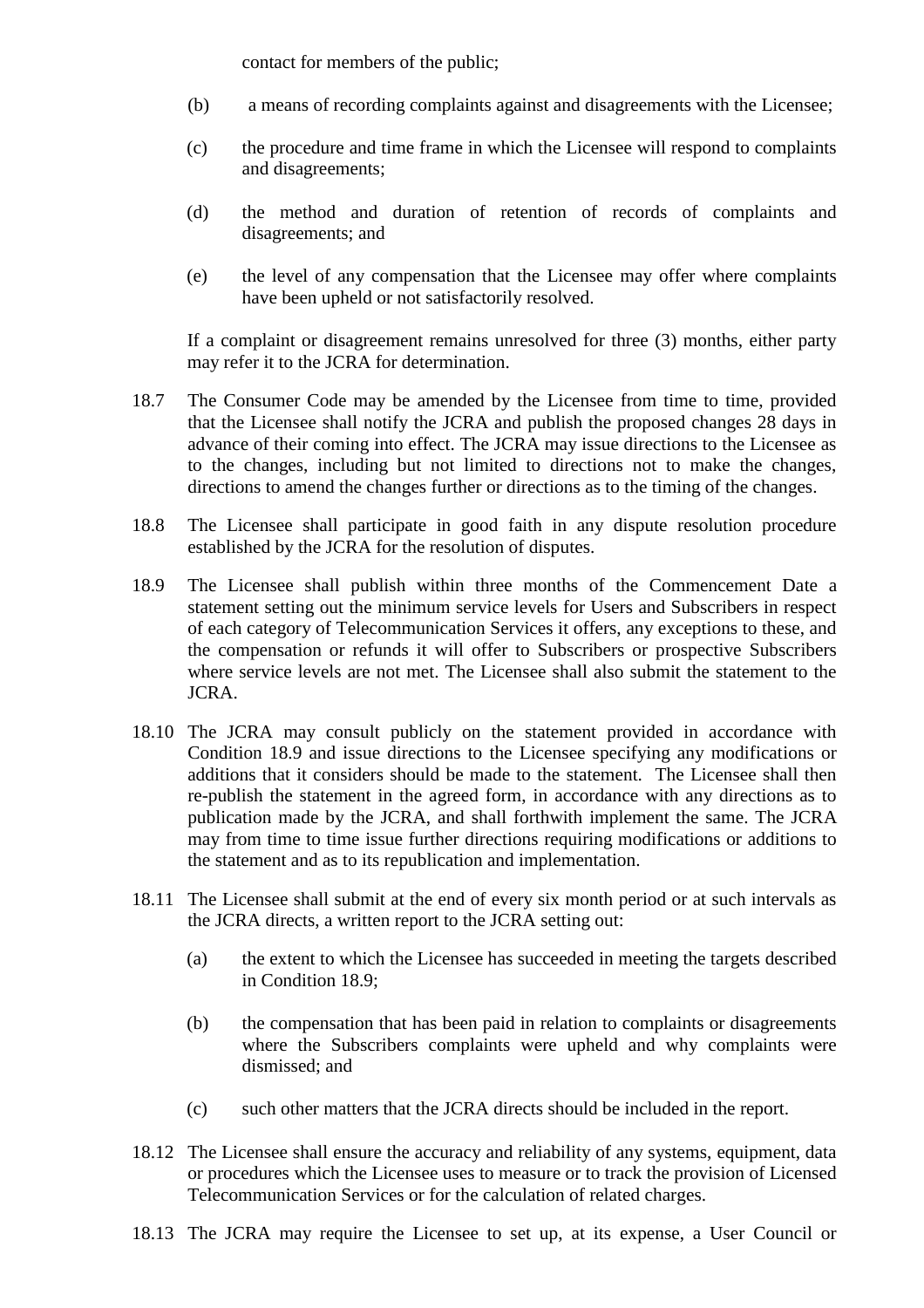Councils for the specific purpose of obtaining and representing the views of customers.

18.14

a) The Licensee shall give a Relevant Subscriber not less than two calendar months' notice in writing of any increase to the unit price of a telecommunication service supplied under a Fixed-Term Contract.

b) If the Licensee wishes to increase the unit price of a telecommunication service supplied under a Fixed-Term Contract, it shall allow a Relevant Subscriber to terminate its contract for that telecommunication service without penalty, provided that: (i) notice is given in writing by the Relevant Subscriber to the Licensee at any time during the notice period referred to in sub-condition a); and (ii) the Relevant Subscriber pays to the Licensee any outstanding subsidy in respect of telecommunications equipment supplied at no charge or at a discount by the Licensee under the contract.

c) As part of any notice referred to in sub-condition a), the Licensee shall inform the Relevant Subscriber of (i) its ability to terminate its contract for that telecommunication service without penalty; and (ii) the amount of the outstanding telecommunications equipment subsidy referred to in sub-condition b).

d) This condition shall not apply to an increase in the unit price of a telecommunication service supplied under a Fixed-Term Contract, provided that:

a. the increase is directly referable to the introduction of, or increase in, direct taxes or other government duties or levies, and the relevant contract clearly permits the Licensee to make that increase; or

b. the quantum of the increase in unit price and the timing of the increase are set out clearly in the relevant contract (whether as an actual amount, or by reference to a price index),

and, in each case, the provision allowing the operator to make the increase is prominently displayed in the contract.

e) For the purposes of this Condition, a "Relevant Subscriber" shall be a residential or domestic subscriber, or a business with fewer than 10 employees located in the Channel Islands.

f) For the purposes of this Condition, a "Fixed-Term Contract" shall be defined as a contract involving the supply of telecommunication services by the Licensee with a term of more than 2 months.

g) For the avoidance of doubt, any reduction in call and/or text and/or data allowances provided to a Subscriber under a Fixed-Term Contract for a telecommunication service will constitute an increase in the unit price charged to the Subscriber and thus a circumstance to which sub-conditions a), b) and c) would apply. However, for mobile telephone contracts only, increases in charges for calls, texts and data not provided within an inclusive bundle shall be deemed not to be an increase in the unit price.

h) Where costs incurred by the Licensee in the provision of a telecommunication service increase significantly, and such increase was not reasonably foreseeable, then the Licensee may apply to the JCRA for, and the JCRA may grant, a waiver of the requirements of this Condition in respect of Fixed-Term Contracts for that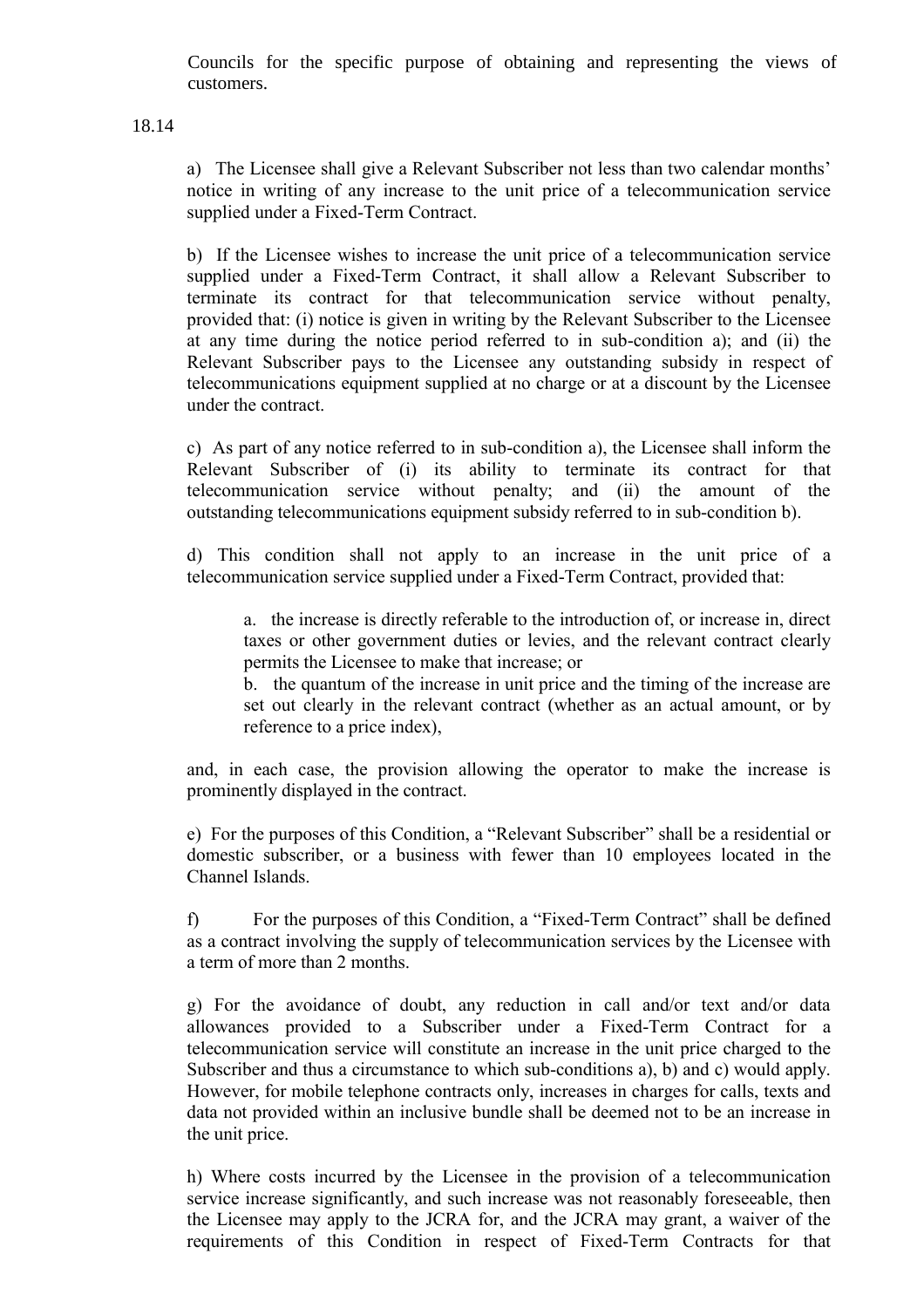telecommunication service.

#### **18A MINIMUM REQUIREMENTS FOR 4G SERVICES**

18A.1 The Licensee shall comply with the minimum requirements of the 4G competitive process as set out in Schedule B of this licence.

#### **18B PERFORMANCE COMMITMENTS FOR 4G SERVICES**

18B.1 The Licensee shall comply with the performance commitments of the 4G competitive process as set out in the confidential Schedule C of this licence.

## **PART III: GENERAL CONDITIONS RELATING TO THE PROVISION OF TELECOMMUNICATIONS**

#### **19. NUMBERING**

- 19.1 The Licensee shall use only those Numbers that are allocated to it for the purpose of terminating messages on the Licensed Telecommunications System and shall comply with any directions concerning use and allocation, which are issued by the JCRA from time to time.
- 19.2 The Licensee shall manage any Numbers allocated to it with a view to conserving Numbers as a public resource and shall maintain a record of the status of all Numbers allocated to it and on request, shall provide that information to the JCRA in the form directed by the JCRA.
- 19.3 The Licensee shall not charge its customers for allocations of Numbers except where authorised and in accordance with any direction from the JCRA.
- 19.4 The Licensee shall comply with any directions issued by the JCRA in respect of Number Portability, Number Translation, Number Hosting and compliance with the Numbering Conventions and the Bailiwick of Jersey Numbering Plan.
- 19.5 The Licensee shall provide Mobile Number Portability ('MNP') to Other Licensed Operators that provide Mobile Telecommunication Services.
- 19.6 MNP shall be provided using a centralized database system (the 'MNP System') in accordance with the requirements specified in Schedule A.
- 19.7 The Licensee shall be entitled to share the costs of acquiring and maintaining the MNP System equally with each of the Other Licensed Operators that provide Mobile Telecommunication Services. Where network investment is required for the Licensee to interface with the MNP System, the Licensee shall fund itself the necessary investment.
- 19.8 The Licensee will ensure that it makes representatives available to attend meetings, upon reasonable notice, with the JCRA and/or its representative to discuss the implementation or operation of MNP.
- 19.9 The JCRA may require information from the Licensee concerning the implementation or operation of MNP.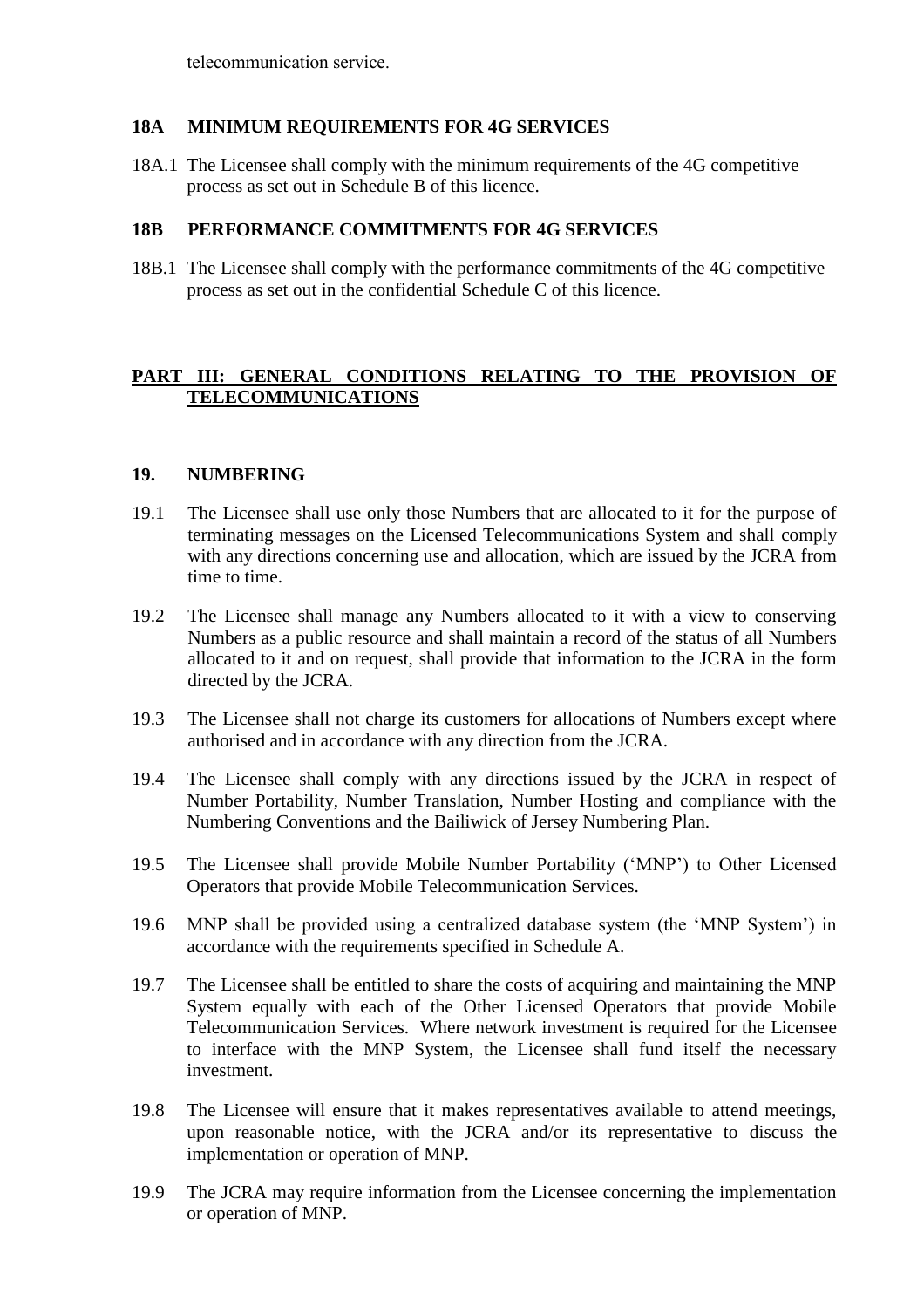# **20. RADIO FREQUENCY**

- 20.1 The Licensee shall provide the Telecommunications Services in accordance with the requirements of the Wireless Telegraphy Act 2006 (Wireless Telegraphy (Jersey) Order 2003 and 2006) and the Telecommunications (Jersey) Law.
- 20.2 The Licensee shall at all times facilitate the proper management of the radio frequency spectrum and shall ensure that the equipment and systems of the Licensee are adequate to prevent or, if necessary, eliminate interference with other authorised radio systems. Where the JCRA believes that an emergency exists, the Licensee shall, if so directed by the JCRA in writing:
	- (a) modify, in such manner as may be specified in the direction, the operating characteristics of any radio transmitting station used for the purposes of the Telecommunication Services; or
	- (b) cease operating any radio channel or radio transmitting station used for the purposes of the Telecommunication Services.
- 20.3 The Licensee shall ensure that non-ionising radiation emissions from its Licensed Telecommunications Systems are within the limits specified by the guidelines published by the International Commission for Non-Ionising Radiation (ICNIRP) and that it complies with any radiation emission standards adopted and published from time to time by BSI, ETSI, the European Committee for Electrotechnical Standardisation and any other standards specified by the JCRA.
- 20.4 The Licensee shall make efficient use of the radio spectrum. If directed by the JCRA the Licensee shall take steps to re-plan radio spectrum usage in order to make the most efficient use of that spectrum or parts of that spectrum allocated to the Licensee.

# **21. ACCESS TO LAND**

21.1 The Licensee shall be entitled to all powers and rights and subject to all such obligations as are set out in Part 6 of the Telecommunications (Jersey) Law. Nothing in this Licence shall absolve the Licensee from any requirement in law to obtain such additional consents, permissions, authorisations or licences as may be necessary for the provision of the Licensed Telecommunication System and for the exercise of its rights or discharge of its obligations under this Licence.

# **22. ACCESS TO FACILITIES**

22.1 If the Licensee or the Licensee's Subsidiary or Associated Company or Joint Venture and any Other Licensed Operator fail to reach agreement within sixty days in respect of a request by the Other Licensed Operator for Access, and the JCRA considers that such Access is essential as being the only economically feasible means by which a Telecommunication System can be installed or provided or connected to the premises of a User or Subscriber, over, under, in or across any public right of way or as being the only feasible means of avoiding material damage to the environment, the JCRA may instruct the Licensee to allow, or to procure that the Licensee's Associated Company allows the Other Licensed Operator Access on reasonable terms unless the JCRA determines that it would be unreasonable to require the Licensee or the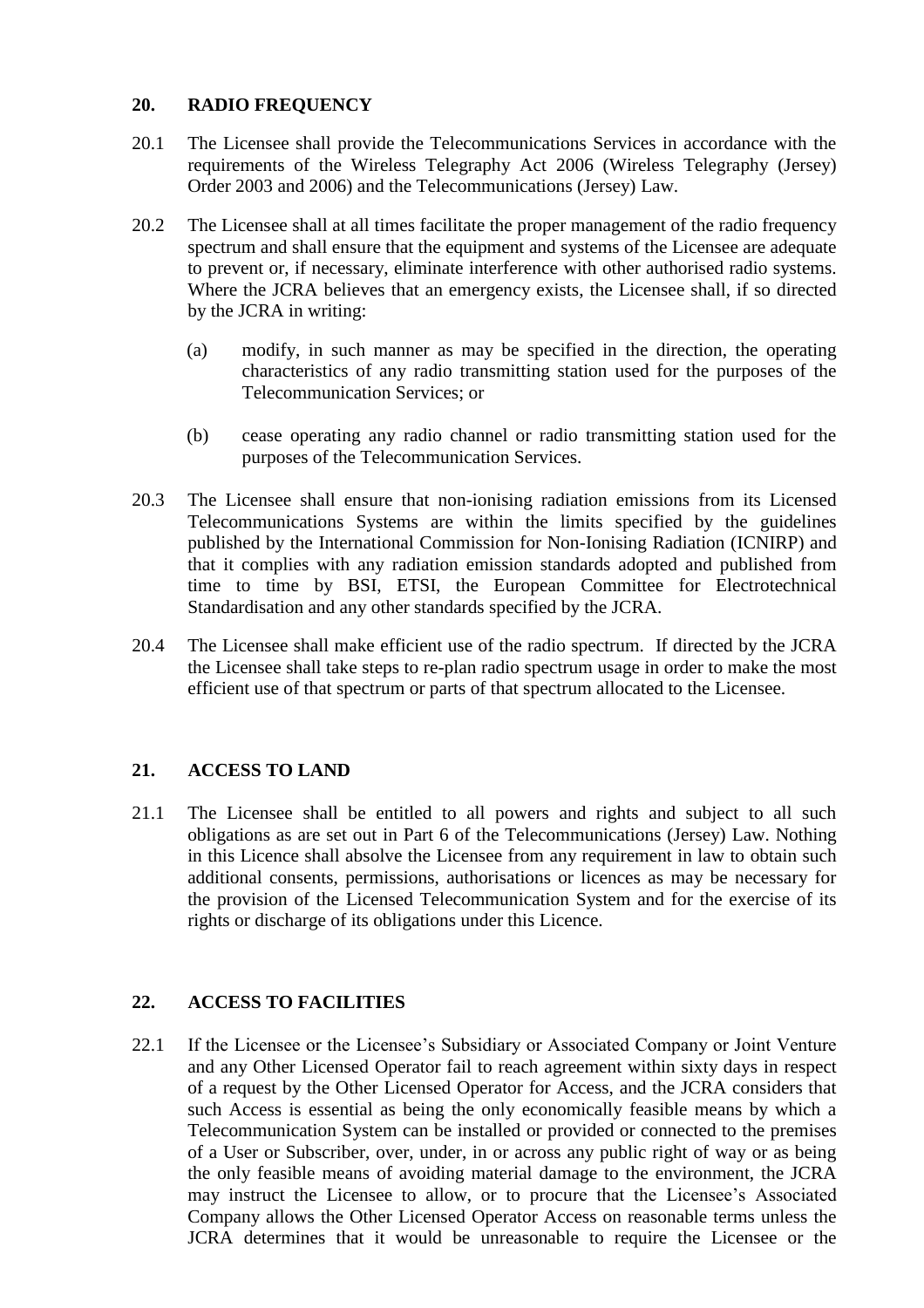Licensee's Subsidiary or Joint Venture concerned, alone or with any other person willing or required to do so, to grant the necessary Access.

## **23. CESSATION OF THE PROVISION OF THE LICENSED TELECOMMUNICATIONS SERVICE**

- 23.1 If the Licensee proposes to cease to provide all or a material part of the Licensed Telecommunications System it shall give not less than four months notice in writing to the JCRA of the proposal and its plans in relation to the cessation. Such cessation shall be effected only with the consent of the JCRA and in accordance with any directions given by the JCRA in relation thereto and the Licensee shall comply with any such directions under Condition 23.1
- 23.2 At any time within four months before the expiry of the Licence or if the JCRA receives a notice under Condition 23.1 or if the JCRA has made a decision pursuant to Article 20 of the Telecommunications (Jersey) Law to suspend or revoke the Licence, the JCRA may, after consultation with the Licensee, direct it in writing to take such steps as are specified in the direction, being steps that the Authority considers necessary or expedient to ensure the safety of the Licensed Telecommunication System or the continuity and continuation of the provision of Telecommunication Services or any constituent parts thereof, and the Licensee shall comply with any such directions.

#### **24 INTERCONNECTION**

- 24.1 The Licensee shall have the right to Interconnect the Licensed Telecommunication System with the Telecommunication Network or Mobile Telecommunication Network of any Other Licensed Operator, provided the technical standards and specifications for interconnection have been complied with.
- 24.2 The Licensee shall make available to interested parties such Technical Standards and Specifications as may be required to enable connection to the Licensed Telecommunications System. Technical standards shall be those recognized universally for the specified interface. The JCRA may issue a direction as to the information that must be provided.
- 24.3 The Licensee shall not be required to enter into an Interconnection agreement or provide interconnection services if that agreement or the provision of those services would:
	- (a) be technically infeasible or if it could reasonably be expected materially to impair the quality of any Telecommunications Service; or
	- (b) threaten the integrity, security, or interoperability of the Licensed Telecommunication System in a material way, provided that the Licensee informs the Other Licensed Operator, in writing, with a copy to the JCRA forthwith justifying its decision to refuse Interconnection or its intention to terminate interconnection services under an interconnection agreement. The JCRA may determine whether the action by the Licensee is reasonable and issue directions accordingly.
- 24.4 The Licensee shall provide copies of any interconnection agreements to the JCRA and such agreements shall be made available to interested parties upon a request being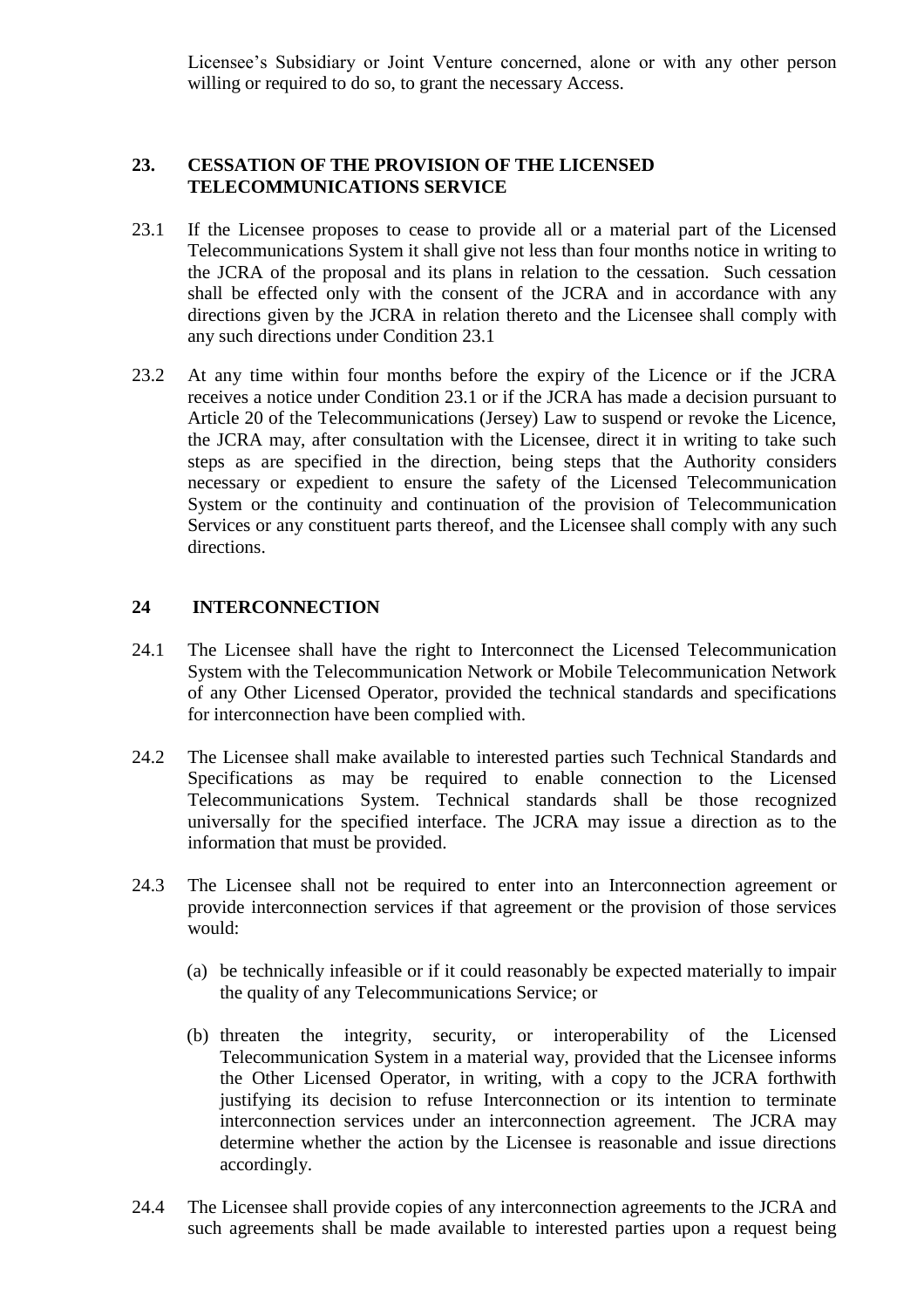made in writing to the JCRA. The JCRA may determine, following consultation with the Licensee, those aspects which deal with the commercial strategy of the parties and those aspects shall not be made available.

24.5 The JCRA may direct that changes be made to any interconnection agreement to ensure that it is in compliance with the Telecommunications (Jersey) Law.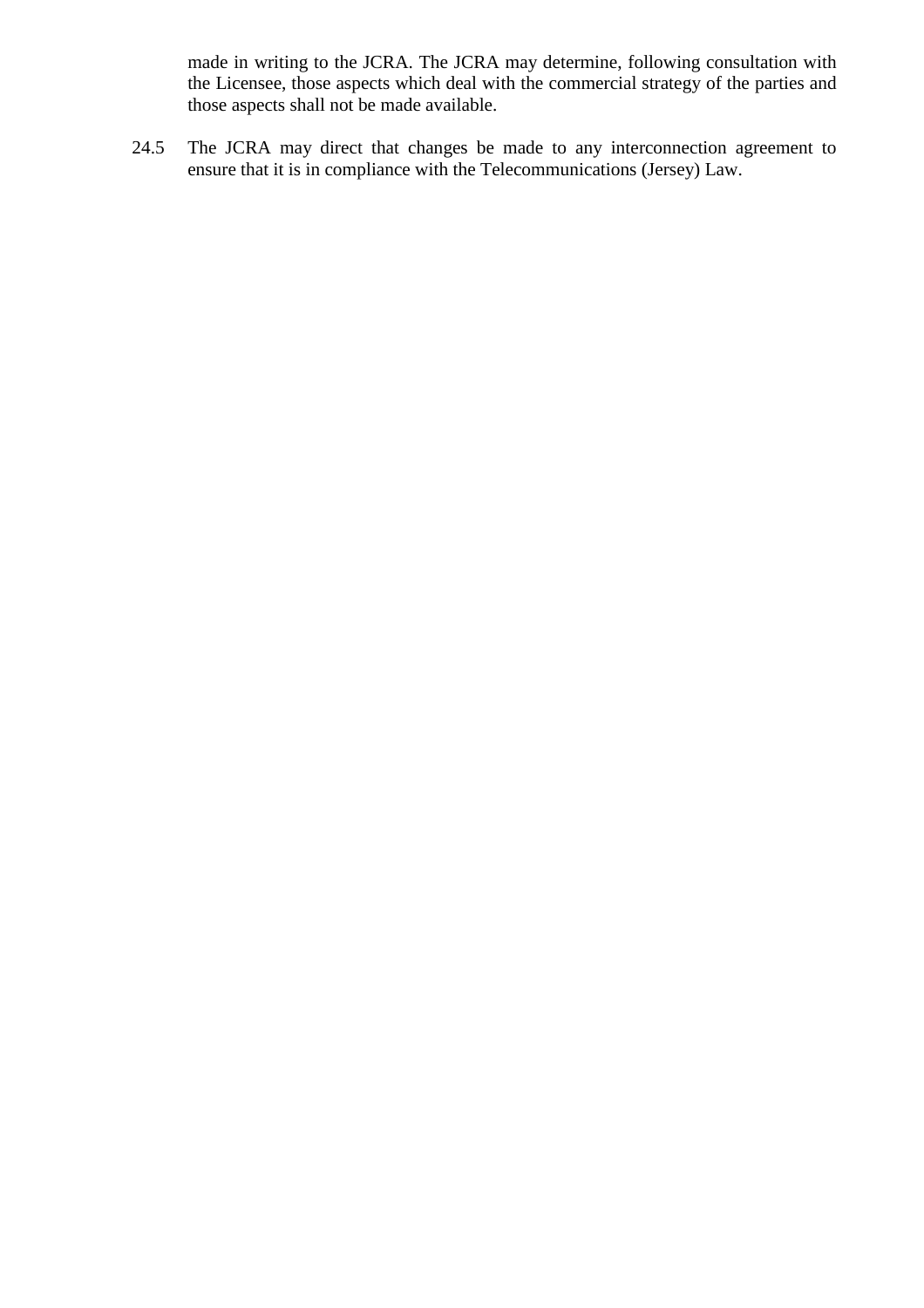#### **25. APPLICATION OF CONDITIONS**

25.1 Where the JCRA has determined, that a Licensee possesses Significant Market Power ("SMP") in a relevant market, it may determine that provisions of this Part IV apply as appropriate.

#### **26. CROSS SUBSIDISATION**

- 26.1 The Licensee shall not unfairly cross subsidise or unfairly subsidise the establishment, operation or maintenance of any Telecommunication Network or Telecommunication Services.
- 26.2 To enable the JCRA to evaluate where any unfair cross-subsidisation or unfair subsidisation is taking place, the Licensee shall record at full cost in its accounting records any material transfer of assets, funds, costs, rights or liabilities between a part and any other part of its business, and between it and its Parent Company, Associated Companies or any Subsidiary or Joint Venture, and shall comply with any directions issued by the JCRA for this purpose.

# **27 FAIR COMPETITION**

- 27.1 The Licensee shall:
	- (a) not abuse any position of SMP and/or established position in any telecommunications market;
	- (b) not engage in any practice or enter into any arrangement that has the object or the likely effect of preventing, restricting or distorting competition in the establishment, operation and maintenance of Licensed Telecommunication Systems or the provision of Telecommunication Services; and
	- (c) comply with any direction issued by the JCRA for the purpose of preventing any market abuse or any practice or arrangement that has the object or effect of preventing, restricting or distorting competition in the establishment, operation and maintenance of Licensed Telecommunication Systems or the provision of Telecommunication Services.

# **28. PERIODIC REVIEW**

28.1 Without prejudice to the provisions of the Telecommunications (Jersey) Law and in particular Article 18 thereof and without prejudice to the conditions of this Licence and in particular clauses 6.1 and 7.1, this Licence shall be reviewed by the JCRA after six (6) Months from the date of issuing of this Licence.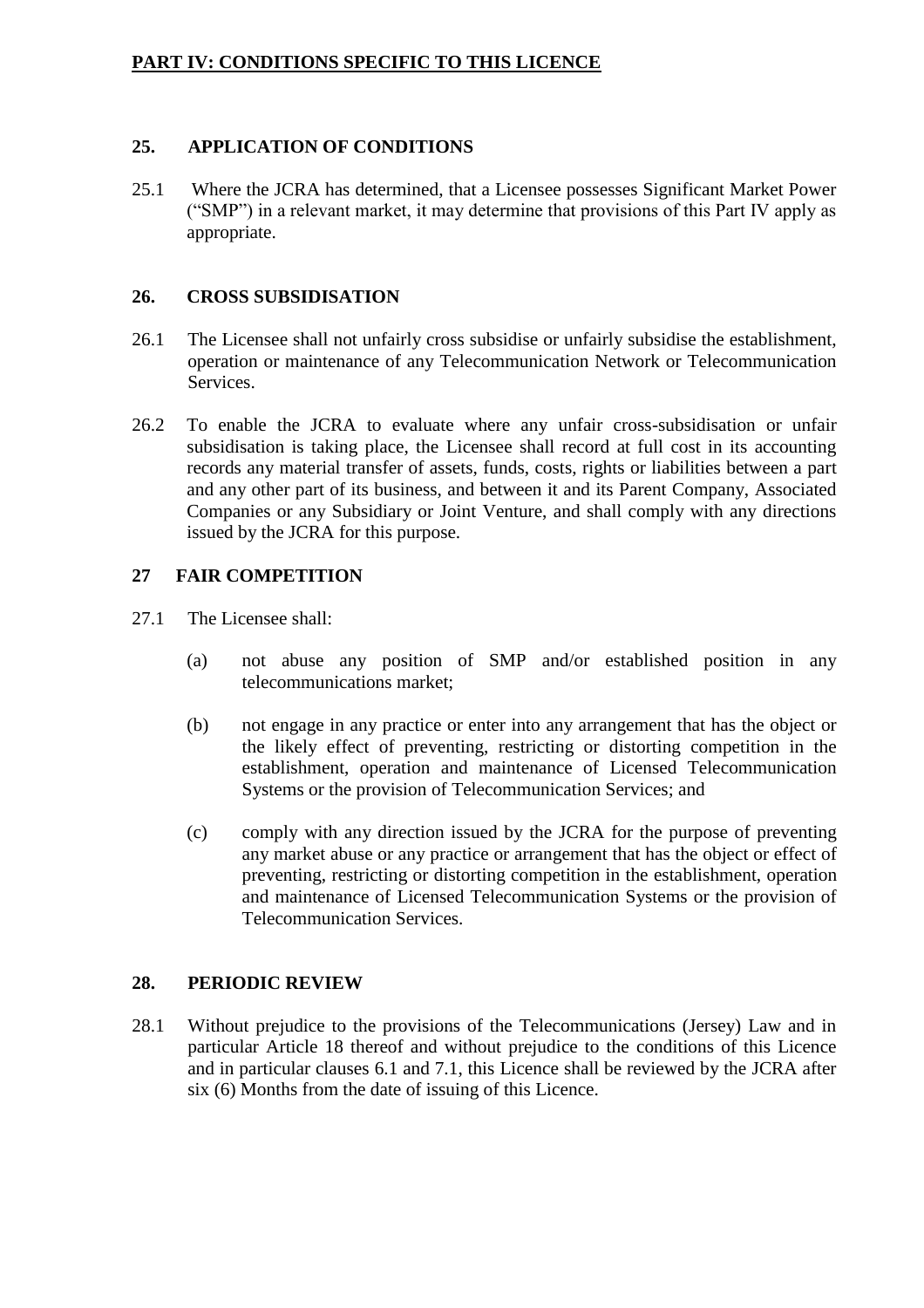# **SCHEDULE A**: **MNP REQUIREMENTS**

#### Basic Capabilities of the MNP System

- 1. The JCRA has determined that MNP is a requirement for Jersey. It recognizes that MNP is likely to be required before general NP; however, the JCRA requires that any implemented system for MNP would be forward-looking and provide facilities and capabilities:
	- to interface with an NP system for fixed network telecommunications systems;
	- to interface with an NP system for broadband based telecommunications systems;
	- to manage general numbering functions such as block allocation and number translation services;
	- to operate across all mobile technologies;
	- to interface with any future Domain Name System ('DNS') based system such as eNum; and
	- to interface with a stolen mobile database function.

The MNP system also should have the ability to comply with the requirements of the Regulation of Investigatory Powers (Jersey) Law 2005.

#### Operation of MNP and payment of costs

- 2. The Donor Network may charge the Recipient Network for the reasonable costs incurred in porting a number to the Recipient Network. The Licensee shall not apply a charge greater than the lowest charge among all Licensed Operators unless it is cost justified to the JCRA's satisfaction.
- 3. The Licensee shall bear its own costs for accessing the MNP system in relation to the on-going routing of calls to ported numbers.

#### Outline of the Porting Process

- 5. Porting originations shall be initiated and controlled by the Recipient Network. The Subscriber requesting porting shall at no time be required to contact the Donor Network to process any part of physical number porting.
- 6. The Recipient Network may make appropriate validation checks on the Subscriber's right to port. The Donor Network may not require verification information additional to that required by the Recipient Network.
- 7. Porting requests shall be processed within a timescale not exceeding 48 hours unless a request is refused by a Donor Network on any of the grounds listed in Paragraph 9.
- 8. A Donor Network shall not initiate contact with a Subscriber that has requested porting prior to the end of that Subscriber's porting process. The Licensee shall implement documented procedures which at a minimum are to ensure that, when it is operating as a Donor Network, there is no communication of information between personnel involved in number porting and personnel in sales and marketing.
- 9. A Donor Network may refuse a porting request in circumstances when:
	- the number to be ported is not a valid and live number on the Donor Network;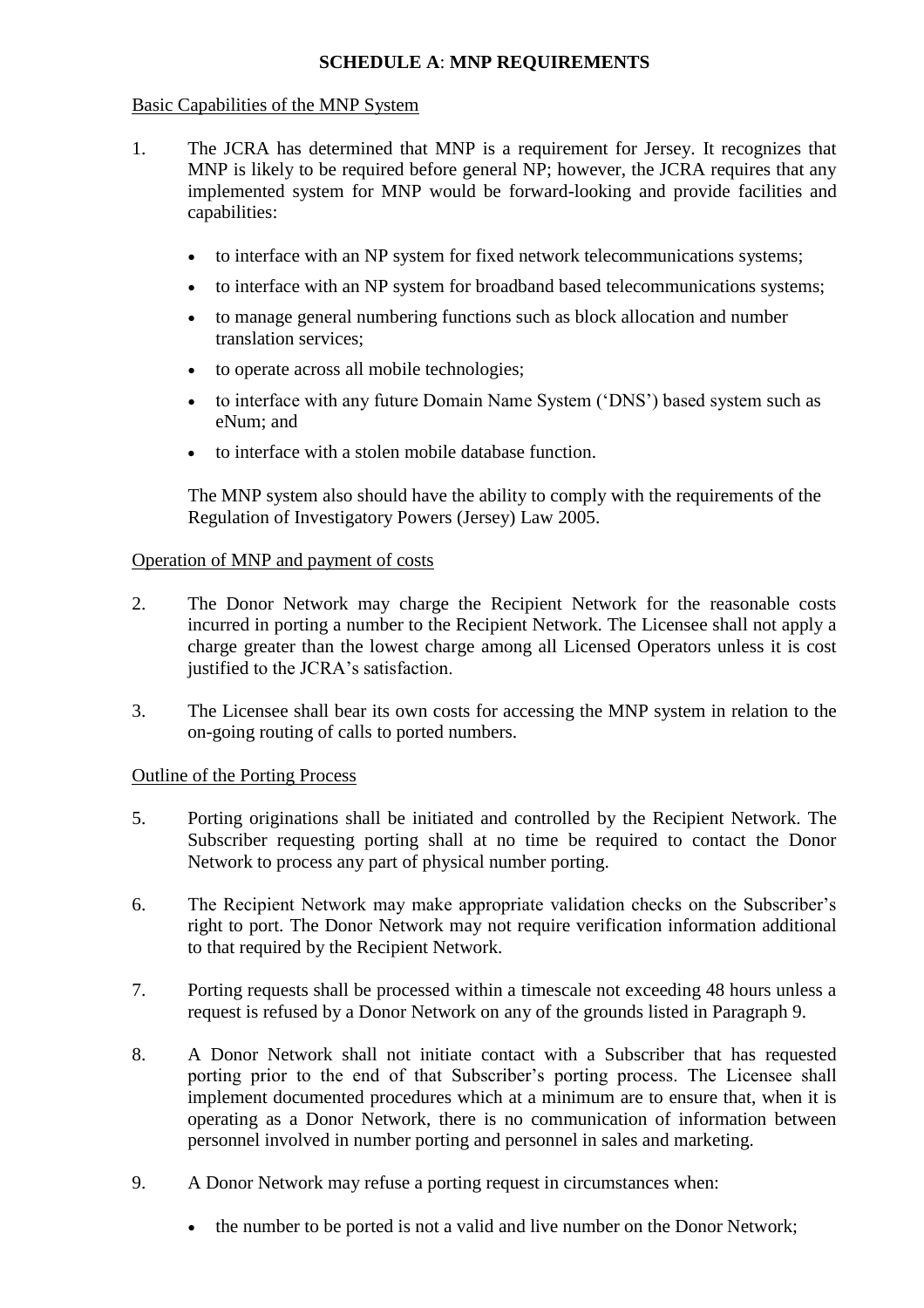- the account number in the request does not relate to the MSISDN on post- paid accounts;
- the number is already subject to a porting process;
- the existing account is subject to suspension of service for non-payment;
- there is failure by the Recipient Network to make available to the Donor Network a copy of the subscriber's authorization for the porting request; or
- the JCRA has approved, upon notification by the Licensee, any other reason than the above for refusal.
- 10. The Licensee shall not charge the ported Subscriber for requesting or applying the portability function.
- 11. The Licensee shall notify Subscribers of any tariff differences between 'on-net' and 'off-net' calls as a result of number porting.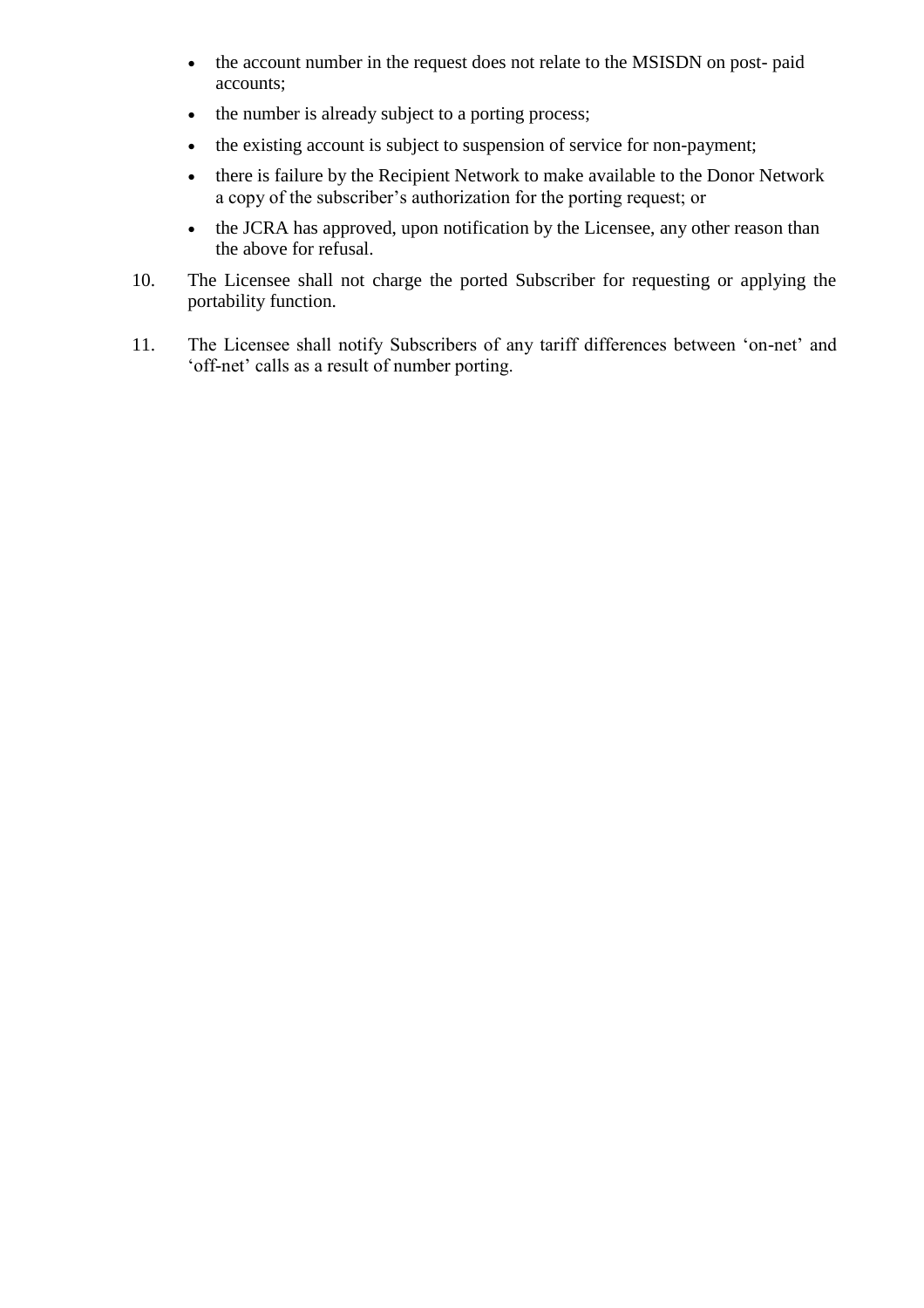#### **DEFINITIONS**

As used in Schedule A, the following expressions have the following meanings:

**"Donor Network"** means the Operator that provides service to a Subscriber before porting.

**"MSISDN"** means a mobile station international subscriber directory number.

**"Recipient Network"** means the Operator that acquires a Subscriber who takes up a new service with that Operator and transfers their existing number from their previous Operator.

**"Subscriber"** means a user of telecommunication services provided either through a contract or a pre-paid account.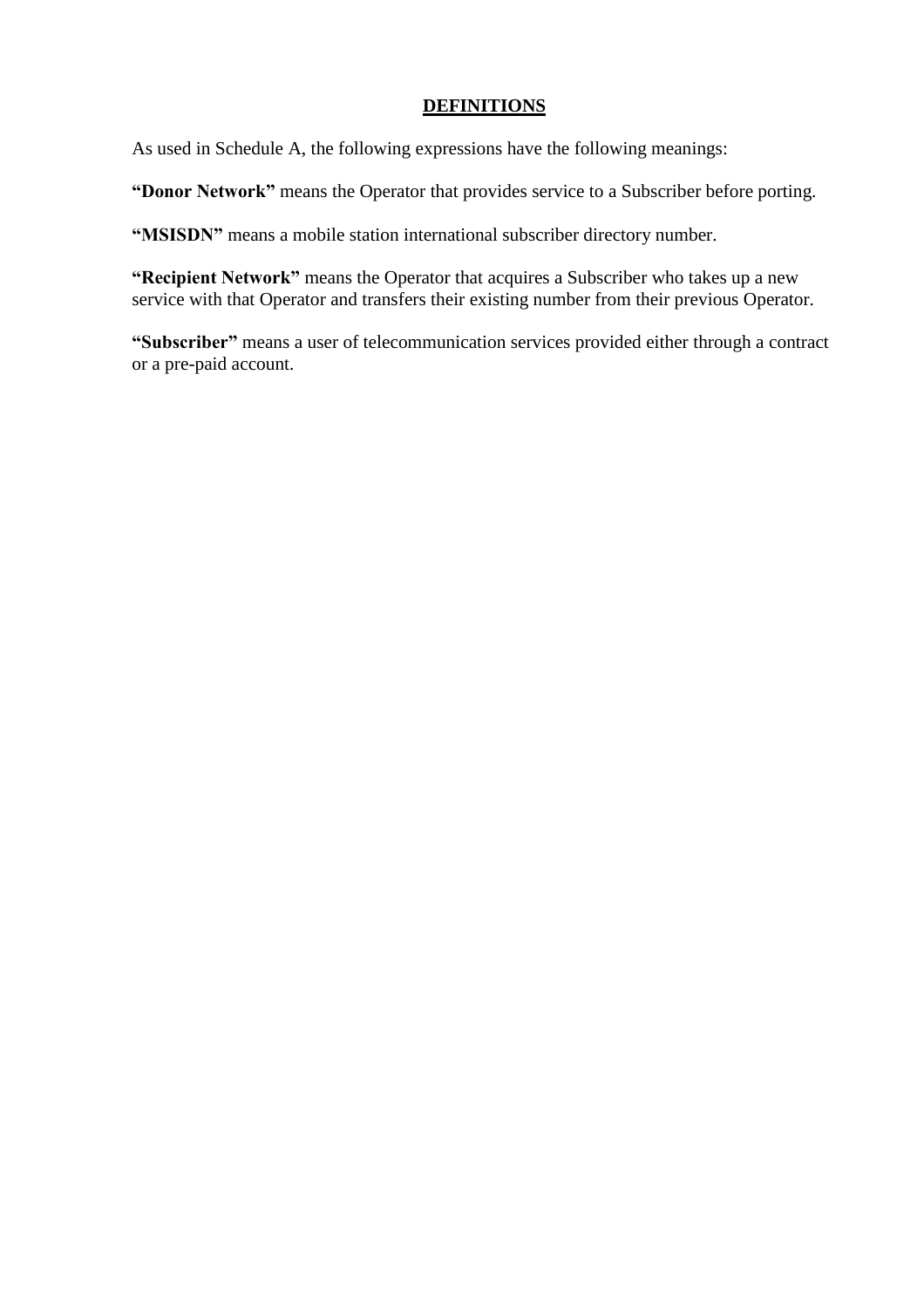#### **SCHEDULE B – MINIMUM REQUIREMENTS FOR 4G SERVICES**

- **Requirement 1** The Licensee shall by no later than 31 December 2016 provide, and thereafter maintain, an electronic communications network that is capable of providing, with 90% confidence, a mobile telecommunications service with a sustained downlink speed of not less than 2 Mbps and a sustained uplink speed of not less than 768 kbps when that network is lightly loaded, to users $^1$ :
	- *i*) in an area within which at least 95% of the population of each of Guernsey, Jersey, Alderney, Herm and Sark live, and
	- *ii)* at indoor locations that meet the conditions specified in paragraph (iv) below and which are within any residential and business premises within the area specified in paragraph i above.

For the purposes of paragraph ii of this minimum requirement:

- iii) the service must be provided using radio equipment which is not situated inside the relevant residential premises;
- iv) the condition referred to is that the radio signal propagation loss from the outside of the building to the location inside the building does not exceed:
- *a.* 13.2dB for radio signals in the frequency ranges 791MHz 821MHz and 832MHz – 862MHz;
- *b.* 13.7dB for radio signals in the frequency ranges 880MHz 915MHz and 925MHz – 960MHz;
- *c.* 16.5dB for radio signals in the frequency ranges 1710MHz 1785MHz and 1805MHz – 1880MHz;
- *d.* 17.9dB for radio signals in the frequency range 2500MHz 2690MHz;
- *e.* Any other propagation loss notified to the Licensee by Ofcom in respect of radio signals in any other frequency band.

For the purpose of this minimum requirement, a network is considered 'lightly loaded' if it has a single user demanding service within the serving cell, and the surrounding cells of the network are loaded to a light level (by which is meant the common channels only are transmitting at 22% of the maximum cell power).

- **Requirement 2** The Licensee will collaborate with the JCRA and implement a programme of customer information to inform users of Digital Terrestrial Television (DTT) services about possible interference problems due to the building of 4G networks and enable affected users to mitigate interference problems by providing connectors and filters to these users and, if deemed necessary, install these measures at their premises at the earliest reasonable time.
- **Requirement 3** The Licensee must minimise the environmental impact of their activities connected with the 800 MHz, 1,800 MHz and 2.6 GHz spectrum bands and, in particular, agree to share facilities with other operators (unless there are demonstrable technical reasons why sharing is not practicable), and to implement the Recommendation of the Council of the European Union regarding exposure to electro-magnetic fields (1999/519/EC).
- **Requirement 4** The Licensee must commit to negotiating in good faith with any potential mobile virtual network operator for access to its mobile networks and agree that any dispute arising from such negotiations may be referred to the JCRA for final determination.
- **Requirement 5** The Licensee agrees to give their LTE service customers, when they roam outside the Channel Islands, the benefit of retail prices at least as favourable as the retail price constraints which apply to operators in the European Union by virtue of Regulation (EU) 531/2012, and the benefit of customer information equivalent to, or better than, that required of operators in the EU by virtue of the same Regulation. Reference to Regulation

 $\overline{a}$ 

<sup>&</sup>lt;sup>1</sup> The Compliance Verification Methodology that CICRA will use is consistent with that described in: Ofcom. 4G *Coverage Obligation Notice of Compliance Verification Methodology: LTE. 12 November 2012*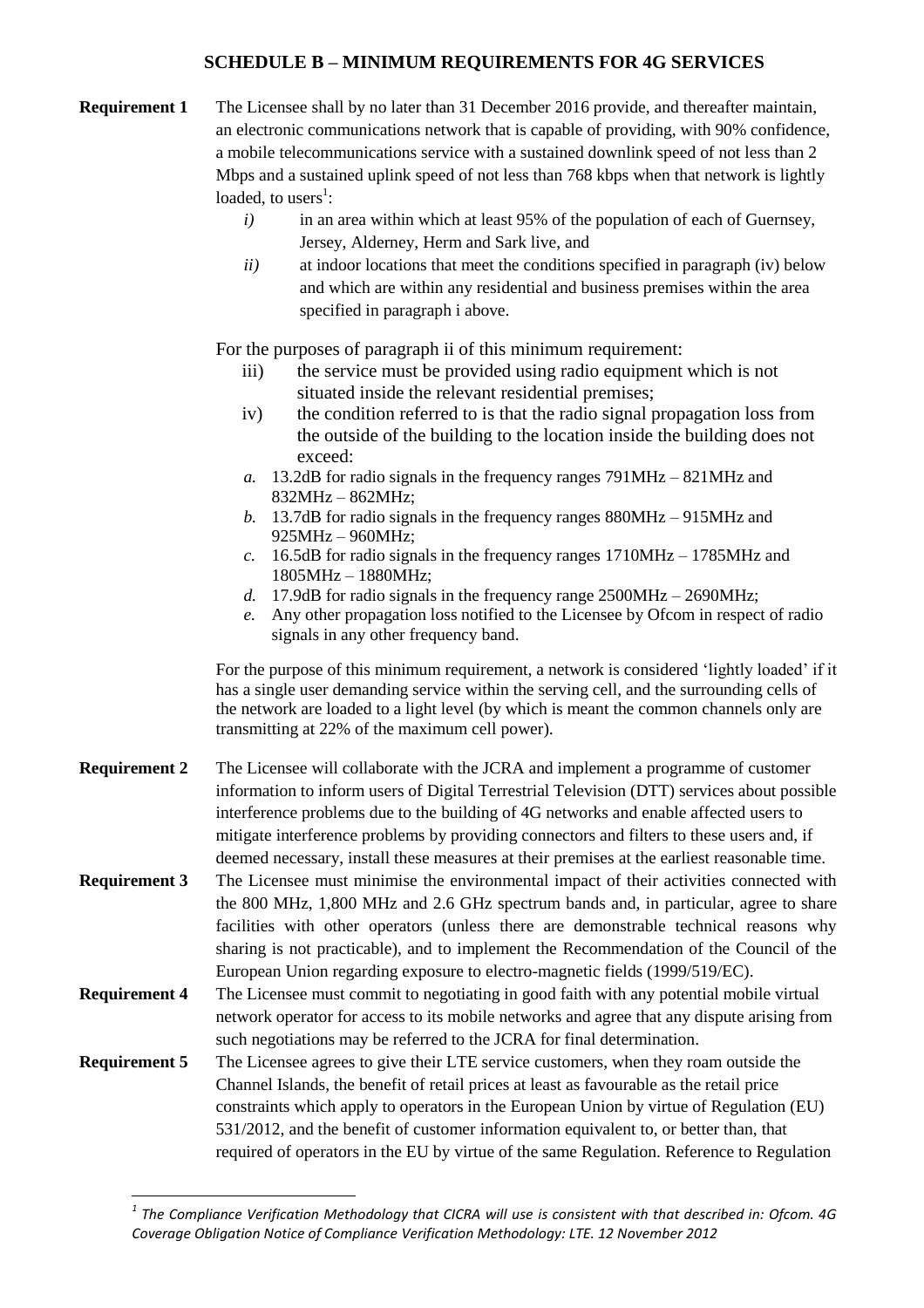(EU) 531/2012 is reference to it as it stands now and, at the JCRA's direction, as it is amended or replaced by subsequent legislation.